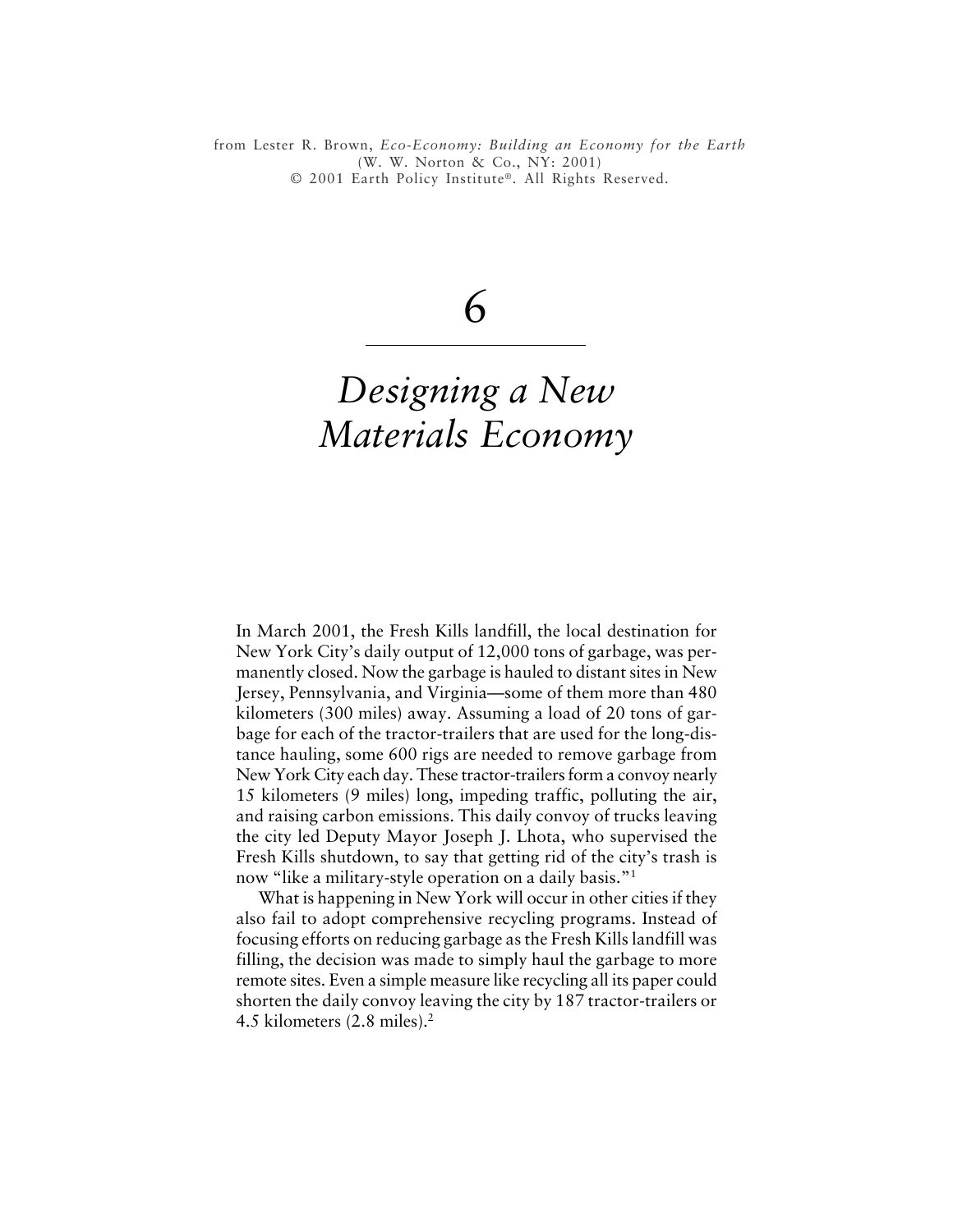Fiscally strapped local communities are willing to take the garbage if New York pays enough. Some see it as a bonanza. For the state governments, however, that have to deal with the traffic congestion, noise, increased air pollution, and complaints from nearby communities, this arrangement is not so attractive. The Governor of Virginia wrote to New York Mayor Rudy Giuliani complaining about the use of Virginia as a dumping ground. "I understand the problem New York faces," he noted. "But the home state of Washington, Jefferson and Madison has no intention of becoming New York's dumping ground." Whether New York can continue to dump its garbage in others states over the long term remains to be seen.<sup>3</sup>

Earlier periods in human history were marked by the material that distinguished the era—the Stone Age and the Bronze Age, for example. Our age is simply the Material Age, an age of excess whose distinguishing feature is not the use of any particular material, but the sheer volume of materials consumed.

Worldwide, we process or use 26 billion tons of materials each year, including 20 billion tons of stone, gravel, and sand used for road building and construction; over 1 billion tons of iron ore processed for steelmaking; and 700 million tons of gold ore for extracting gold. From forests, we take 1.7 billion tons of wood for fuel, roughly 1 billion tons for wood products, and just over 300 million tons for manufacturing paper. To obtain phosphorus and potassium to replace the nutrients that our crops remove from soils, we annually mine 139 million tons of phosphate rock and 26 million tons of potash.<sup>4</sup>

Each of the earth's 6.1 billion inhabitants uses on average 137 kilograms (300 pounds) of steel per year in automobiles, household appliances, buildings, and other products. This means that each of us consumes nearly double our body weight in steel each year. Producing that steel means processing more than 340 kilograms of iron ore per person.<sup>5</sup>

The scale of the materials economy is far larger than most of us ever imagine, simply because we come in contact with only the final product—we see, for example, the steel in our car or refrigerator, but not the tons of ore from which it was extracted, or we see the paper in our newspapers and stationery, but not the stack of logs from which it was processed.

The production of some seemingly innocuous items, such as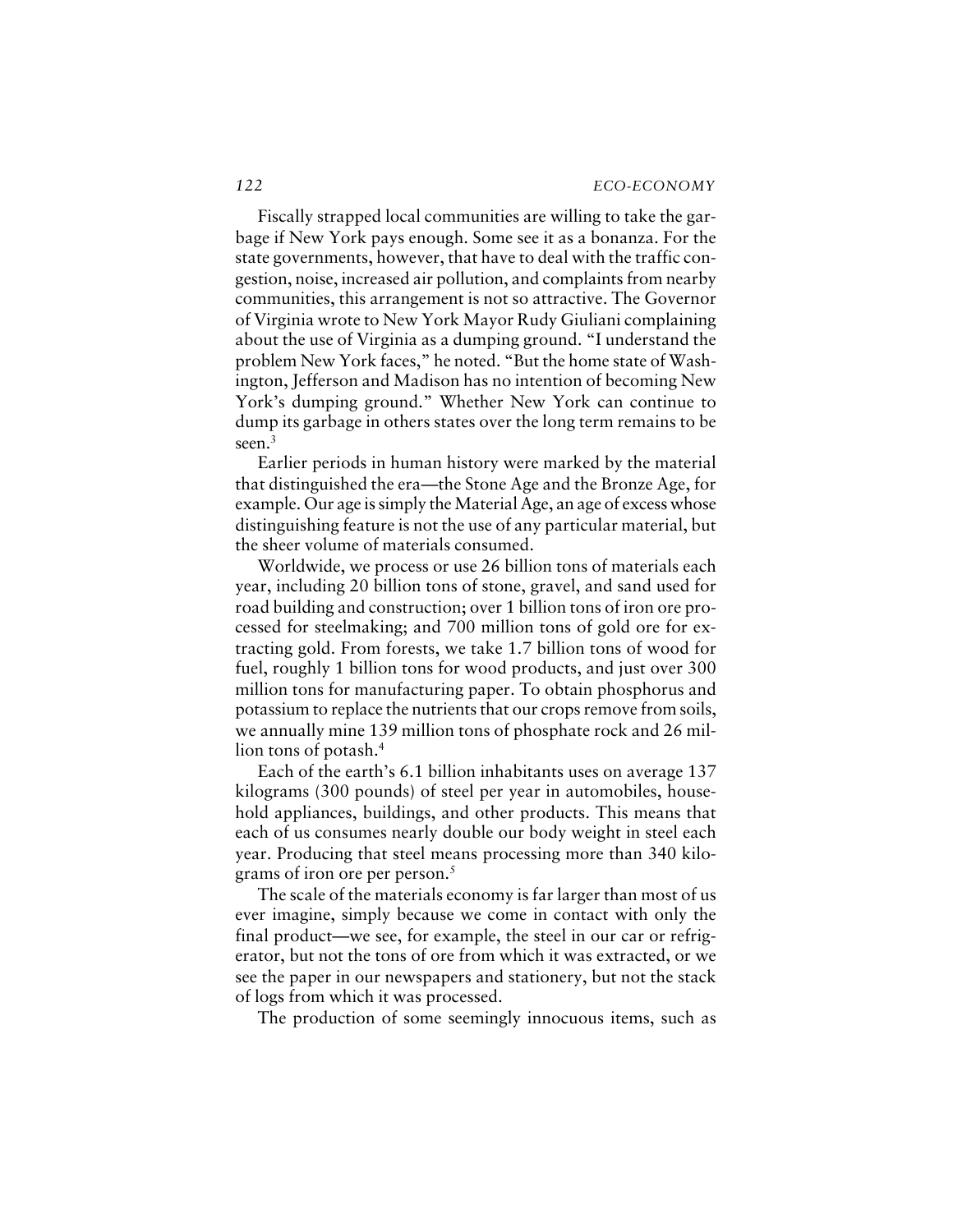gold jewelry, can be incredibly destructive. For example, the gold rings exchanged by couples during weddings require the processing of tons of ore, most likely by cyanide leaching. Worldwatch researcher John Young calculated that to create a pair of gold wedding rings, the ore processed is the equivalent of a hole in the ground that is 10 feet long, 6 feet wide, and 6 feet deep. Fortunately for the newlyweds, this hole is in someone else's backyard. So, too, is the cyanide used to separate the gold from the ore.<sup>6</sup>

All the figures just cited are global averages, but the use of materials—like that of energy and food—varies widely among societies. For example, steel production per person in the United States totals 352 kilograms annually; in China, it is 98 kilograms, and in India, just 24 kilograms.<sup>7</sup>

The processing of vast quantities of ore to produce metals is polluting local air and water. The energy use, the physical disruption of the land, and the pollution associated with processing ever growing quantities of ore are becoming less and less acceptable.

The sheer size of the materials economy is not only physically disruptive, it also uses vast quantities of energy. In the United States, the steel industry alone uses as much electricity as the country's 90 million homes.<sup>8</sup>

Building an eco-economy depends on restructuring the materials economy because—like the energy economy—it is in conflict with the earth's ecosystem. Architect William McDonough and chemist Michael Braungart talk about doing this. They describe an economy that is regenerative rather than depletive, one whose products "work within cradle-to-cradle life cycles rather than cradleto-grave ones." In effect, this redesign means replacing the current linear flow-through model with a circular model that emulates nature, one that closes the loop. It means replacing mining industries with recycling industries, a step that will allow a mature, industrial economy with a stable population to live largely on the materials already in use.<sup>9</sup>

# **Throwaway Products**

Two concepts that emerged during the mid-twentieth century have shaped the evolution of the global economy—planned obsolescence and throwaway products. Both were seized on enthusiastically in the United States after World War II as a way of promoting economic growth and employment. The faster things wore out and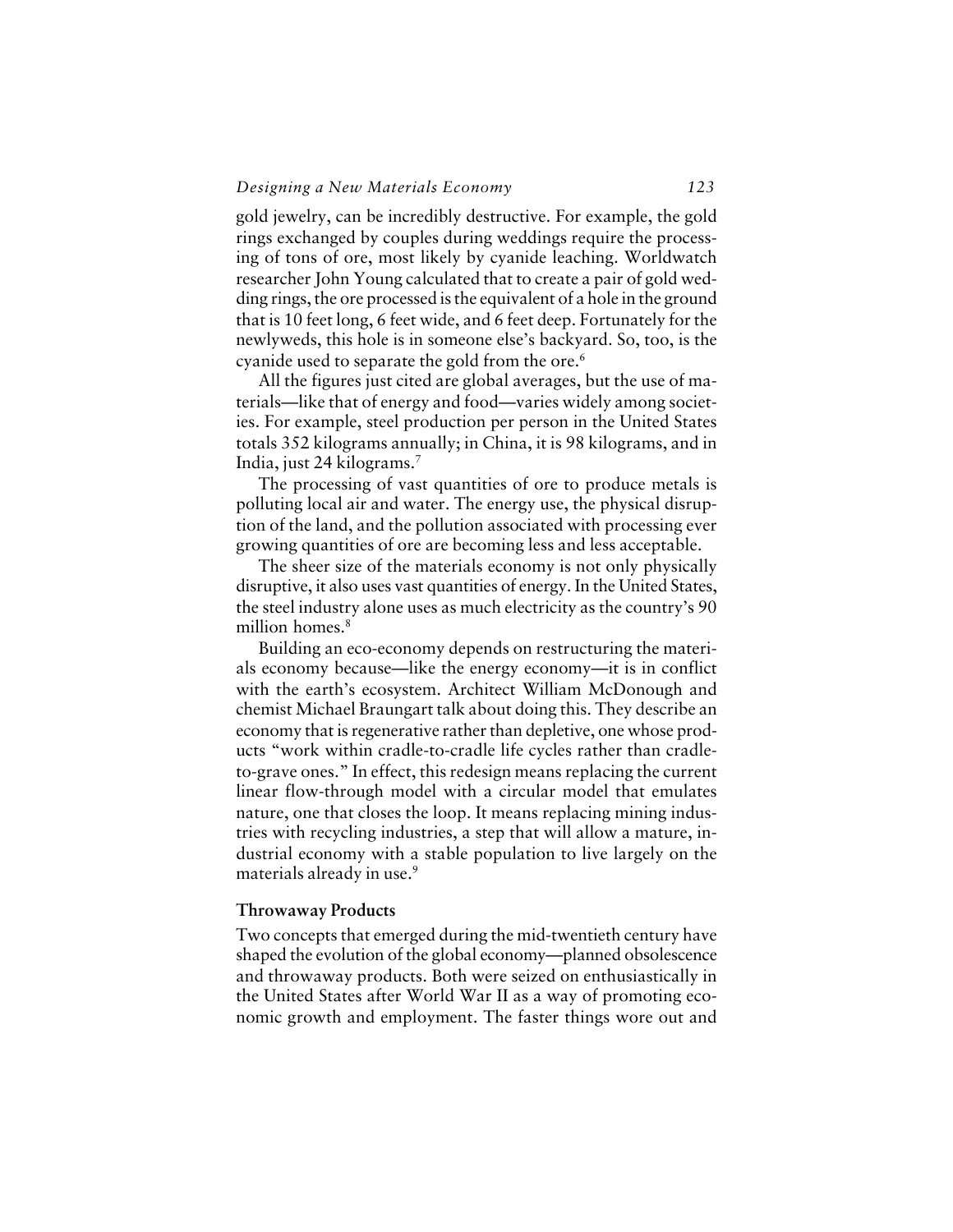the sooner they could be thrown away, the faster the economy would grow.

For numerous consumer products, year-to-year changes in design became a key to stimulating sales. For automobiles, models changed each year. The unveiling of the new models, a major event on the economic calendars in leading industrial countries, automatically reduced the value of the previous year's cars. Model changes were intended not so much to improve performance as to sell more cars.

A similar situation exists with clothing, especially for women. Annual fashion shows trot out the latest designs. The changes for women's wear may involve raising or lowering hemlines, or emphasizing particular colors or fabrics in any given year. For many people, self-worth depends on wearing clothes that are "in fashion."

The throwaway economy evolved during the last half of the twentieth century. Throwaway products, facilitated by the appeal to convenience and the artificially low cost of energy, account for much of the garbage we produce each day and an even larger share of the material that ends up in landfills.

It is easy to forget how many throwaway products there are until we actually begin making a list. We have substituted facial tissues for handkerchiefs, disposable paper towels and table napkins for cloth, and throwaway beverage containers for refillable ones. In perhaps the ultimate insult, the shopping bags that are used to carry home throwaway products are themselves designed to be discarded. (The question at the supermarket checkout counter, "Paper or plastic?" should be replaced by, "Do you have your canvas shopping bag with you?")

The U.S.-based GrassRoots Recycling Network has calculated the "wasting rates" of products—that is, the share that is thrown away versus that recycled or reused. (See Table 6–1.) Not surprisingly, products designed for disposal score the highest. By definition, the wasting rate of disposable diapers is 100 percent, as is that of disposable tissues, plates, and cups. Although Americans have markedly improved their record on newspaper recycling over the last decade or so, 45 percent of all newsprint is still discarded rather than recycled. Tossing newspapers is a way of converting forests into landfill.

The advent of disposable paper plates and cups, plus plastic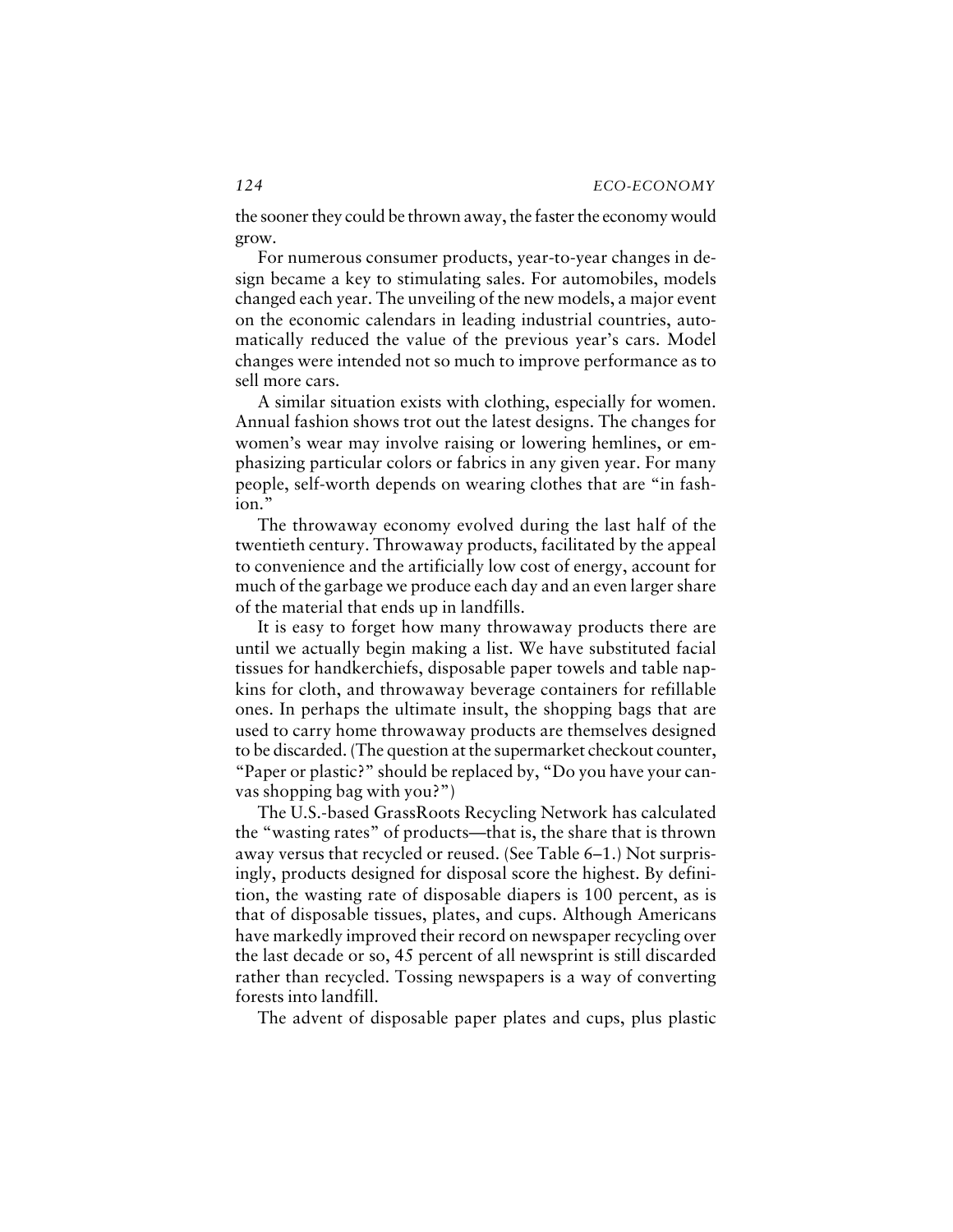| Product                          | <b>Wasting Rate</b> | Ouantity       |
|----------------------------------|---------------------|----------------|
|                                  | (percent discarded) | (million tons) |
|                                  | 100                 | 3.1            |
| Disposable diapers               |                     |                |
| Disposable tissues, plates, cups | 100                 | 4.9            |
| Clothing, footwear               | 87                  | 5.0            |
| Tires                            | 77                  | 3.3            |
| Magazines                        | 77                  | 1.7            |
| Office paper                     | 49                  | 3.5            |
| Appliances                       | 48                  | 2.1            |
| Newsprint                        | 45                  | 6.1            |
| Aluminum cans                    | 42                  | 0.7            |
| Steel cans                       | 40                  | 1.1            |

#### Table 6–1. *Wasting Rates and Quantities of Commonly Discarded Items in the United States, 1997*

*Source:* U.S. Environmental Protection Agency, "Characterization of Municipal Solid Waste in the United States: 1998 Update," as reported by GrassRoots Recycling Network (Athens, Georgia).

"silverware," coincided with the emergence of the fast-food industry. The extraordinary growth of this sector helped ensure growth in the use of throwaway plates, cups, and eating utensils. These and other throwaways are routinely hauled by garbage trucks to landfills on a one-way trip through the economy.

Even while wrestling with traditional throwaway products, the world is now facing a new disposal challenge in desktop computers. Although they are not obsolescent by plan, the pace of innovation in the industry quickly makes them obsolete, giving the average computer a life expectancy of less than two years. In contrast to refrigerators, which are relatively easy to recycle, computers contain a diverse array of materials, many of them toxic, including lead, mercury, and cadmium, that makes them difficult to recycle. This helps explain why only 11 percent of computers are recycled, compared with 70 percent of refrigerators.<sup>10</sup>

A study by the Silicon Valley Toxics Coalition estimated that between 1997 and 2004, some 315 million computers would become obsolete in the United States alone. With each computer containing nearly 4 pounds of lead, the United States is facing the need to deal with 1.2 billion pounds of lead. While the world has been quite successful in getting it out of paint and gasoline, lead is still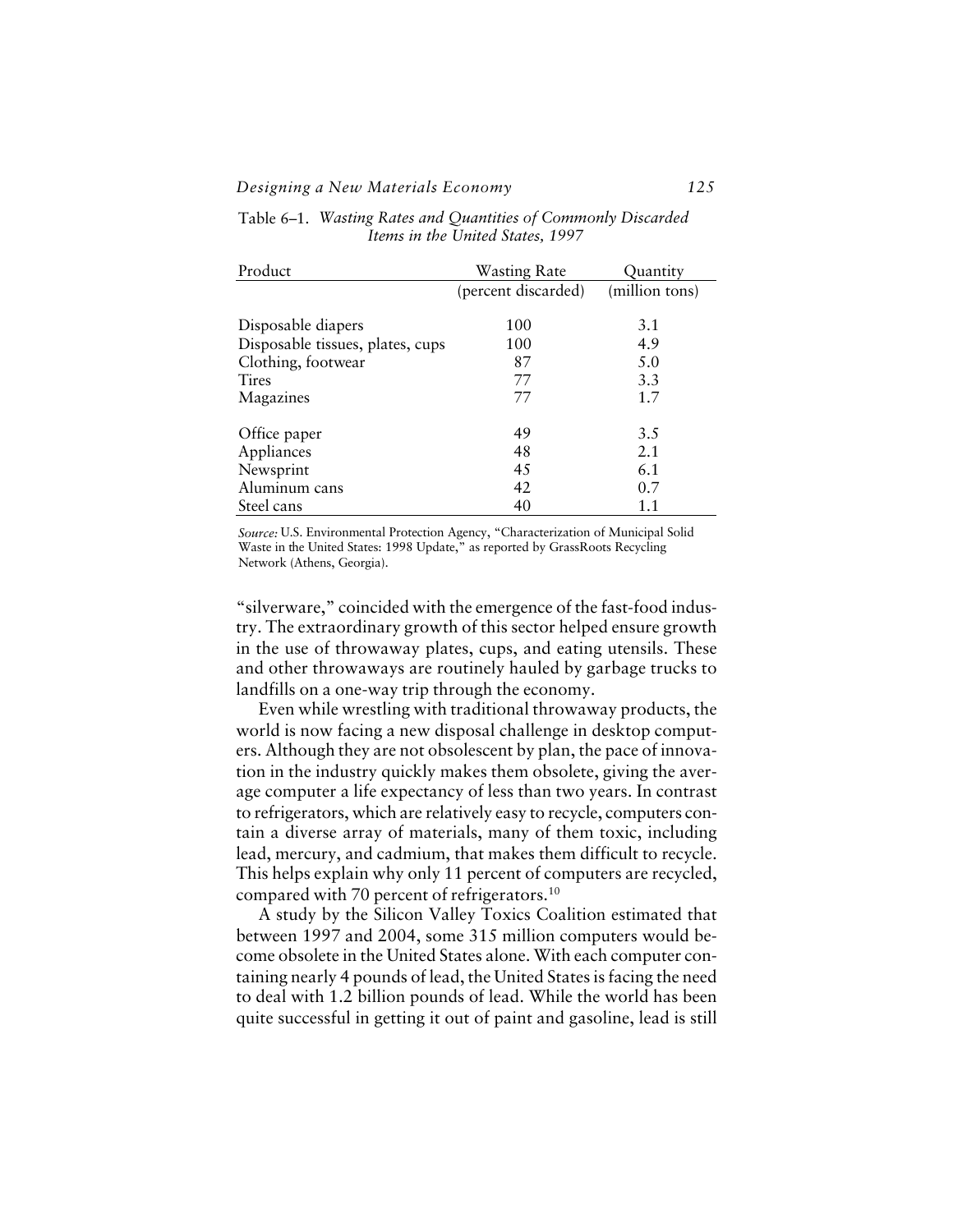widely used in computers. Once in landfills, the lead can leach into aquifers and contaminate drinking water supplies. These same computers contain some 400,000 pounds of mercury and 2 million pounds of cadmium.<sup>11</sup>

# **Materials and the Environment**

The materials used in our modern economy fall into three categories. The first is metals, including steel, aluminum, copper, zinc, and lead. The second category is nonmetallic minerals, such as stone, sand, gravel, limestone, and clay—materials that are used directly in the building of highways, roads, and buildings or in manufacturing concrete. This group also includes three minerals—phosphate, potash, and lime—that are used in agriculture to raise soil fertility. (See Table 6–2.) The final group of raw materials includes those of organic origin, such as wood from the forest sector and cotton, wool, and leather from agriculture.<sup>12</sup>

| Mineral         | Production     |  |
|-----------------|----------------|--|
|                 | (million tons) |  |
| Stone           | 11,000         |  |
| Sand and gravel | 9,000          |  |
| Clays           | 500            |  |
| Salt            | 210            |  |
| Phosphate rock  | 139            |  |
| Lime            | 117            |  |
| Gypsum          | 110            |  |
| Soda ash        | 31             |  |
| Potash          | 26             |  |

Table 6–2. *World Production of Nonmetallic Minerals*

*Source:* See endnote 12.

In the nonmetallic category, stone at 11 billion tons produced per year and sand and gravel at 9 billion tons a year totally dominate other minerals. But stone, sand, and gravel are usually available locally and do not involve long-distance transport. Used primarily for the construction of roads, parking lots, and buildings, these materials are chemically inert. Once stone or gravel is in place in a roadbed, it may last for generations or even centuries.<sup>13</sup>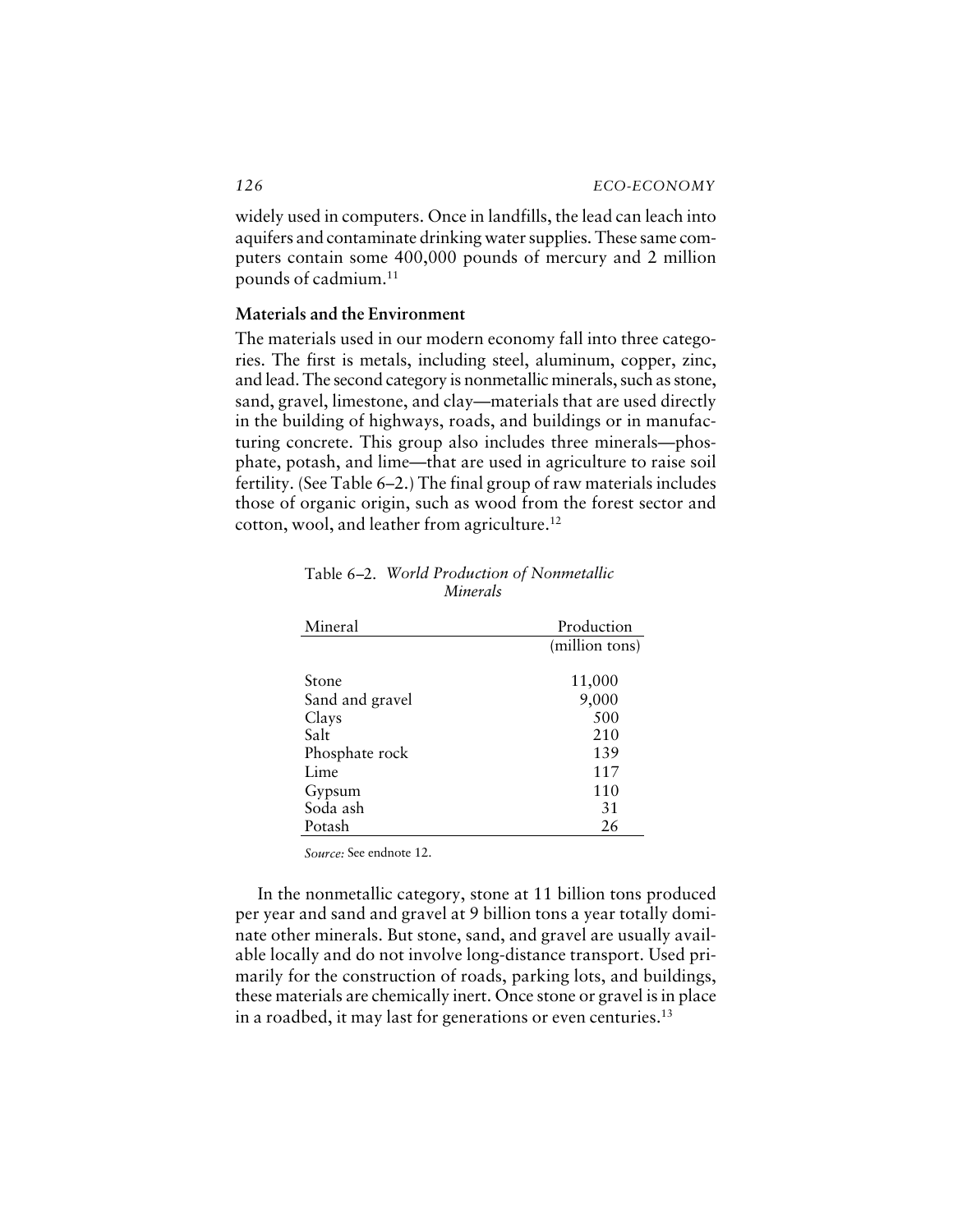This chapter concentrates on metals because their mining and processing are so environmentally destructive and energy-intensive. Their production uses seemingly endless quantities of energy to remove earth to reach the ore, extract it, transport it to a smelter, and then process it into a pure metal. What's more, much of this energy comes from coal, which itself must be mined. Over time, as high-grade ores have been depleted, miners have shifted to lowergrade ores, inflicting progressively more environmental damage with each ton of metal produced.<sup>14</sup>

Ever since the Industrial Age began, steel production has been a basic indicator of industrialization and economic modernization. In the late twentieth century, the Soviet Union was the international steel giant. In the early 1990s, however, the breakdown of Soviet steel output paralleled the breakdown of the Soviet regime. Currently, China leads the world in steel production, followed by the United States and Japan. In quantity, the 833 million tons of raw steel produced each year (see Figure 6–1) dwarfs the use of all other metals combined. It compares with 24 million tons of aluminum and 13 million tons of copper, the second and third ranking metals. While steel consists predominantly of iron, it is an alloy, and many of its attractive characteristics come from the addition of small quantities of other metals such as zinc, magnesium, and nickel.<sup>15</sup>

World steel production per person reached its historical high in 1979 and has since dropped by 20 percent. The decline reflects a



Figure 6-1. World Steel Production, 1950-2000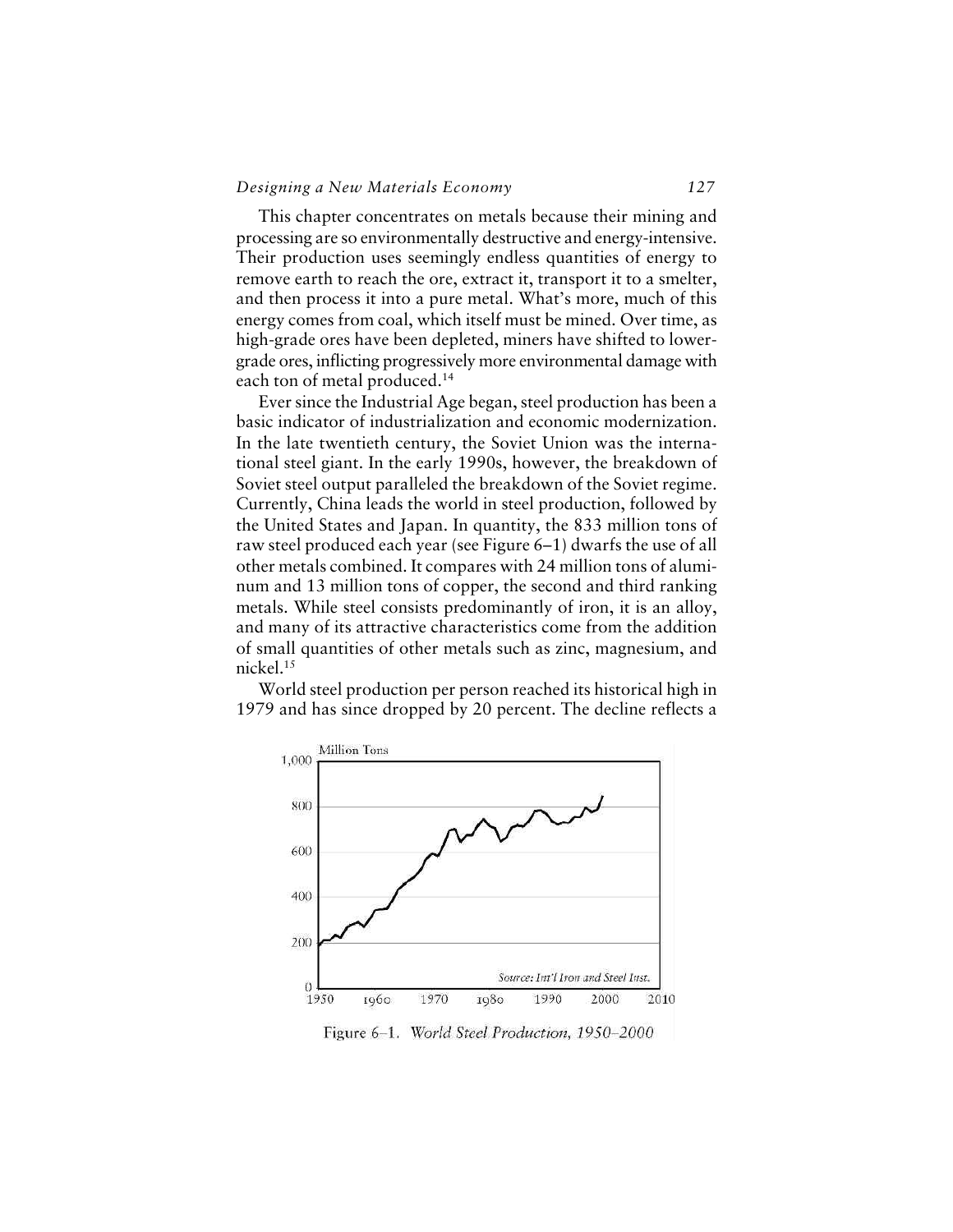shift to smaller cars, the partial collapse of the former Soviet economy, and a shift in the growth of advanced industrial economies from heavy industry to services, especially information services.<sup>16</sup>

Every year, 1.4 billion tons of ore are mined worldwide to produce steel primarily for automobiles, household appliances, and construction. A comparable quantity of ore is mined to produce 13 million tons of copper. In an age when open pit mining has largely replaced underground mines, vast areas are physically disfigured. The mine tailings are then left behind—often disrupting the flow of nearby streams and contaminating water supplies. Anything that reduces the use of steel, particularly that produced from virgin ore, markedly lightens the human footprint on the earth.<sup>17</sup>

Although aluminum production is quite small compared with steel, the 24 million tons produced annually greatly understate aluminum's role because it is such a light, low-density metal. Australia produces one third of the world's aluminum-containing bauxite, with Guinea, Jamaica, and Brazil also contributing significantly to the world total.<sup>18</sup>

In the United States, well over half of all aluminum use is accounted for by the food packaging and transportation industries. For beverage containers, alternative materials such as glass can be used. However, aircraft, automobiles, and bicycles all currently rely heavily on aluminum.<sup>19</sup>

Much of the world's stock of aluminum, with its light weight and strength, is invested in the fleet of commercial planes. At any given time, a substantial fraction of the world's aluminum is actually airborne. With air travel expanding at 6 percent a year, the investment of aluminum in aircraft is also expanding.<sup>20</sup>

Although the use of aluminum in aircraft is well established, the substitution of aluminum for steel in automobiles is more recent, spurred by rising fuel prices and the desire for better gasoline mileage. Aluminum use in the average American automobile, for example, climbed from 87 kilograms in 1991 to 110 kilograms by the end of the decade. Although aluminum costs far more than steel, the lower weight of a vehicle with aluminum reduces fuel use, which over the lifetime of a car can more than offset the extra energy used to produce aluminum.<sup>21</sup>

Aluminum production exacts a heavy environmental toll as well, through both the mining and the smelting processes. Because alu-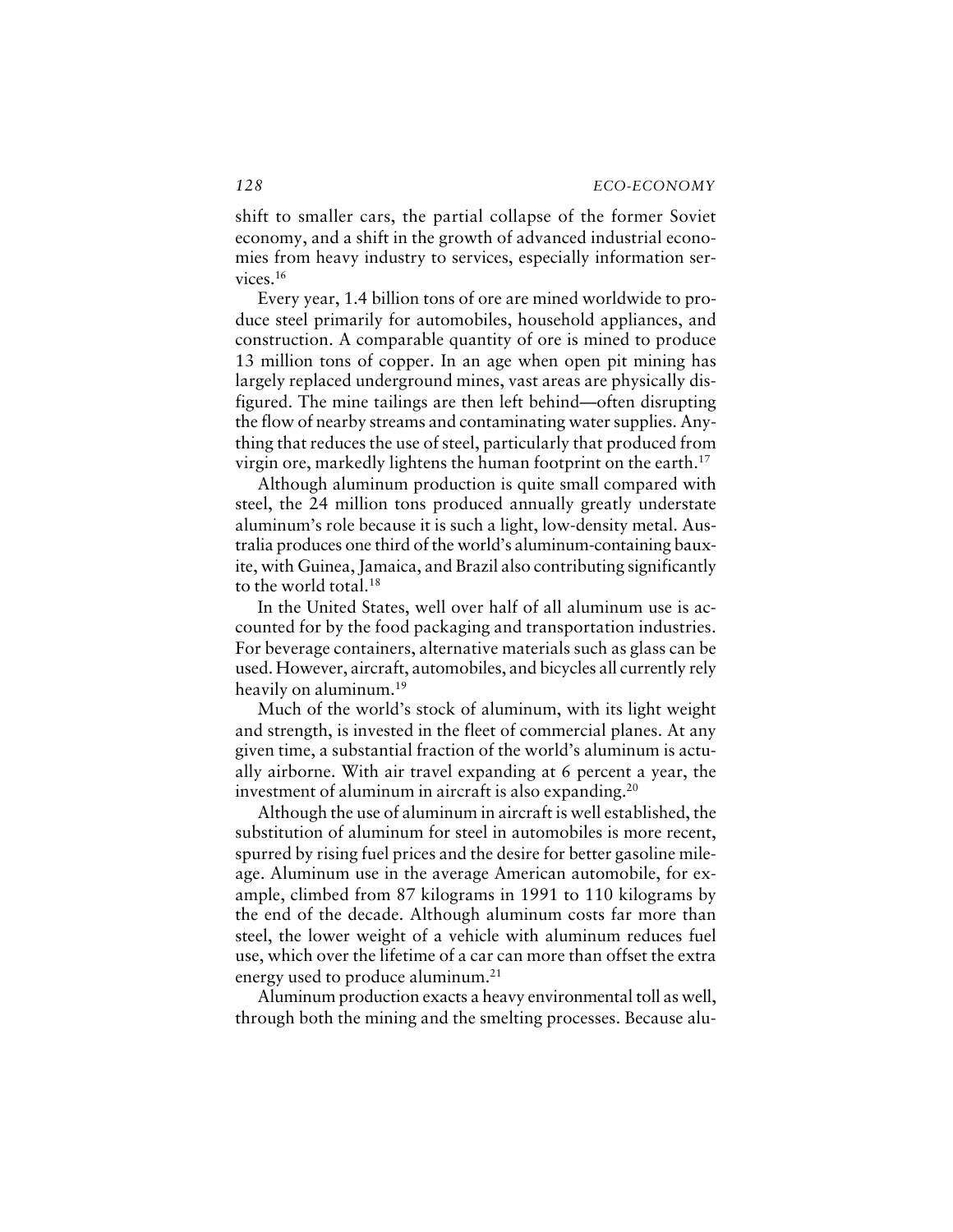minum typically occurs in thin layers of bauxite ore, extracting it by surface mining scars the landscape. For each ton of aluminum produced, a ton of "red mud"—a caustic brew of chemicals—is left after the bauxite is extracted. This red muck is left untreated in large, biologically lifeless ponds, eventually polluting both surface and underground water supplies.<sup>22</sup>

But most of the damage done by aluminum production comes from generating electricity to run the smelters. Worldwide, the aluminum industry uses as much electric power as the entire continent of Africa. In some cases, the electricity for aluminum smelting comes from coal-fired power plants, but often it comes from hydroelectricity. Scores of dams have been built, particularly in remote regions, to produce cheap electricity to manufacture aluminum. Governments eager to build indigenous industry in their countries compete with each other for aluminum smelters by subsidizing the cost of electricity. As a result, aluminum is one of the world's most heavily subsidized raw materials.<sup>23</sup>

Among the metals, gold is distinguished by two things—its minute production and vast environmental disruption. In 1991, producing a meager 2,445 tons of gold required the removal and processing of more than 741 million tons of ore—a mass equal to nearly two thirds of the iron ore used to produce 571 million tons of iron that year. (See Table 6–3.) The leading gold producer is South Africa. Other producers include Australia, Brazil, Russia, and the United States. Eighty-five percent of the gold mined goes into jewelry.<sup>24</sup>

Beginning in the nineteenth century, gold was used to guarantee the value of paper currencies. As a result, much of the world's gold is stored in the vaults of national banks. Once the United States moved off the gold standard in 1971, however, many countries followed suit, and some have since sold gold from their vaults, including Australia, the Bank of England, the Netherlands, and the Swiss National Bank. This means that gold is being transformed from the final barometer of the value of paper currency to just another commodity. *The Economist* observes that gold is "the spent fuel of an obsolete monetary system."<sup>25</sup>

In damage per ton of metal produced, nothing comes close to gold. Each ton of gold requires the processing of roughly 300,000 tons of ore—the equivalent of a small mountain. Over the last decade, a new technique of processing gold ore, called cyanide heap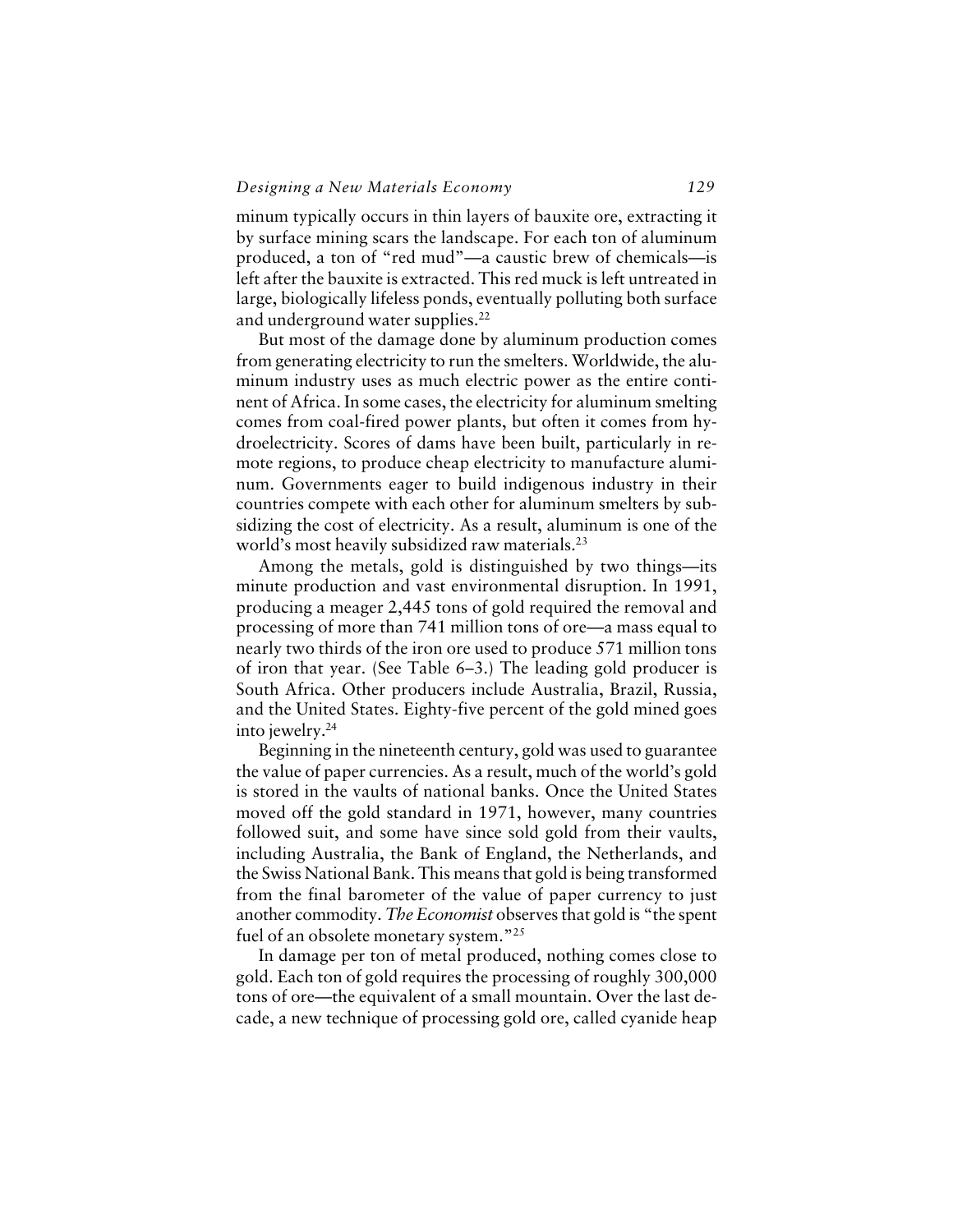Table 6–3. *Metal Production and Ore Mined for Each Metal, 1991*

|           |             |               | Ore Mined Per Ton |
|-----------|-------------|---------------|-------------------|
| Metal     | Production  | Ore Mined     | of Metal Produced |
|           |             | (tons)        |                   |
| Iron      | 571,000,000 | 1,428,000,000 | 3                 |
| Copper    | 12,900,000  | 1,418,000,000 | 110               |
| Gold      | 2,445       | 741,000,000   | 303,000           |
| Zinc      | 8,000,000   | 1,600,000,000 | 200               |
| Lead      | 2,980,000   | 119,000,000   | 40                |
| Aluminum  | 23,900,000  | 104,000,000   | 4                 |
| Manganese | 7,450,000   | 25,000,000    | 3                 |
| Nickel    | 1,230,000   | 49,000,000    | 40                |
| Tin       | 200,000     | 20,000,000    | 100               |
| Tungsten  | 31,500      | 13,000,000    | 400               |

*Source:* U.S. Geological Survey; John E. Young, *Mining the Earth* (Washington, DC: Worldwatch Institute, July 1992); W.K. Fletcher, Department of Earth and Ocean Sciences, University of British Columbia

leaching, has come into widespread use. Cyanide solution is leached through a pile of crushed ore, picking up bits of gold as it passes through. This reduces the cost of gold mining, but it leaves behind toxic waste. Cyanide is so toxic that the ingestion of a teaspoon of 2 percent cyanide solution will lead to death within 40 seconds.<sup>26</sup>

In January 2000, a giant spill of 130 million liters of cyanide solution from a gold mine in Romania drained into the Tisza River, flowed through Hungary into Yugoslavia, merged with the Danube, and emptied into the Black Sea. The lethal solution from the Australian-operated mine left an estimated 1 million kilograms of dead fish in the Hungarian segment of the river alone. This cyanide spill, which left long stretches of river lifeless, has been called Europe's worst environmental disaster since Chernobyl.<sup>27</sup>

Cyanide spills have occurred in many countries. A similar incident in 1992 in the Alamosa River, a tributary of the Colorado River in the United States, killed everything in a 17-mile stretch and left the state of Colorado with a \$170-million cleanup bill after the company responsible declared bankruptcy.<sup>28</sup>

Another common mining technology uses mercury to extract gold from ore. Mercury accumulates in the environment, concentrating as it moves up the food chain. It was discharges of mercury into Japan's Minamata Bay a generation ago that demonstrated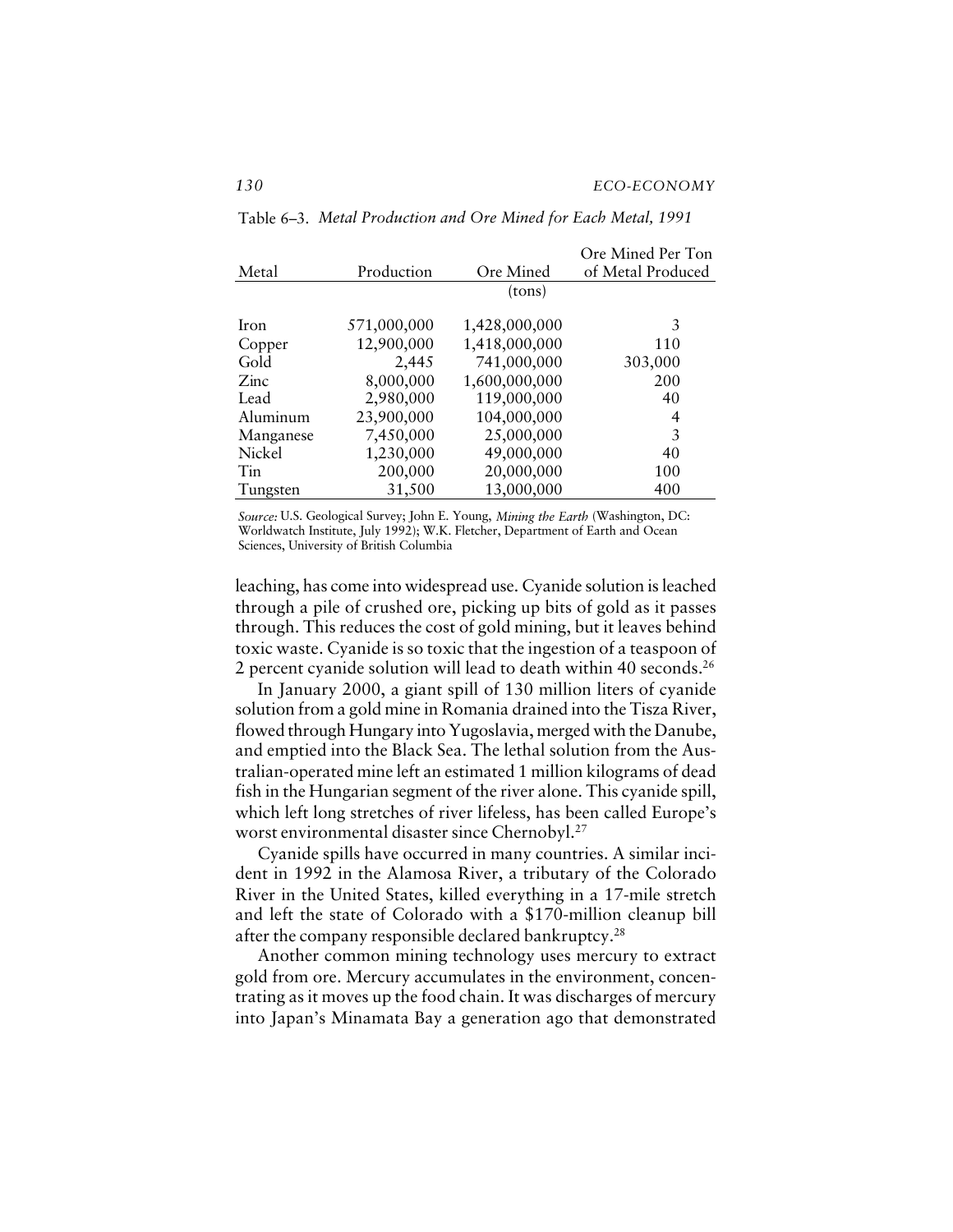the brain damage and birth defects this heavy metal can cause.<sup>29</sup>

In the Amazon, gold miners release 200,000 pounds of mercury each year into the ecosystem, reports John Young. Although mercury levels in fish in the Amazon often exceed the levels for safe human consumption, people in the area have no alternative protein source. One teaspoon of mercury in a 25-acre lake can render fish unsafe for human consumption. No one knows when the effects of mercury intake will begin to show up as brain damage and birth defects in the Amazon, but we do know that they first appeared in Japanese infants roughly a decade after fertilizer plants began releasing mercury into Minamata Bay.<sup>30</sup>

Aside from the discharge of highly toxic cyanide and mercury into the ecosystem, gold mining is also a physically dangerous activity. In South Africa, where most of the gold comes from underground, death in the mines is routine, claiming one life for each ton of gold produced.<sup>31</sup>

Gold is not the only metal that is damaging the planet. The extraction of other metals, such as copper, lead, and zinc, also disfigures the landscape and pollutes the environment. Reducing this destruction of the natural landscape and the pollution of air, water, and soil depends on designing a new materials economy, one where mining industries are largely replaced by recycling industries.

# **The Earth's Toxic Burden**

No one knows exactly how many chemicals are manufactured today, but with the advent of synthetic chemicals, most of them organic in nature, the number of chemicals in use has climbed over 100,000. A random blood test of Americans will show measurable amounts of easily 200 chemicals that did not exist a century ago.<sup>32</sup>

A number of these chemicals are highly persistent and found in remote corners of the globe, far from their origin. Recent research at the Norwegian Polar Institute indicates that polar bears living within the Arctic Circle have high concentrations of persistent organic pollutants (POPs) in their fatty tissue. One apparent consequence of the buildup of POPs, some of which are endocrine disruptors, is that 1.5 percent of all female bears have deformed sexual organs.<sup>33</sup>

Most of these new chemicals have not been tested for toxicity. Those that are known to be toxic are included in a list of 644 chemicals whose discharge by industry into the environment must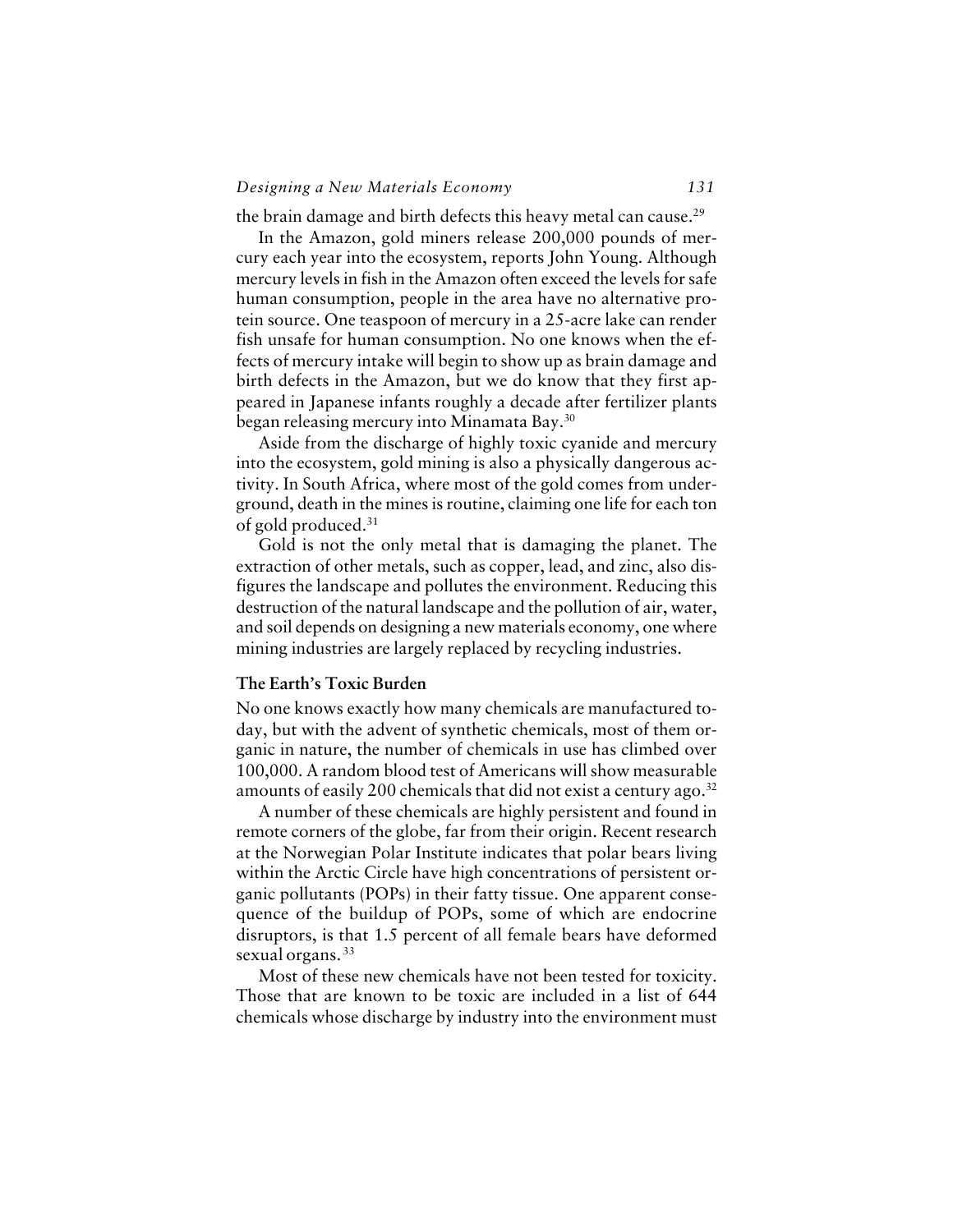be reported to the U.S. Environmental Protection Agency (EPA). The annual publication of EPA's Toxic Release Inventory (TRI) makes public some of the more dangerous chemicals being put into the air or water or simply buried underground. Although these detailed data for the United States, compiled from reports submitted by industrial, mining, and electrical generating firms, are not readily available for most other countries, they do provide some sense of the global situation.<sup>34</sup>

In 1999, some 7.8 billion pounds of toxic chemicals—28 pounds for each person—were released into the U.S. environment. Metal mining accounted for 4 billion pounds and electrical generating facilities for 1.2 billion pounds. The primary metals industry, which refines metals and manufactures metal products ranging from steel plates to copper wire and aluminum cans, released 684 million pounds of toxic chemicals. Compounds containing copper, zinc, and arsenic accounted for nearly three fourths of all the toxic chemicals released from these industries. The chemical manufacturing industry was close behind, with 671 million pounds. Paper manufacturing was third, with 226 million pounds of toxics released.<sup>35</sup>

For the electric utility sector, hydrochloric acid and sulfuric acid were among the leading toxics released. This does not include the emissions of sulfur dioxide and various nitrous oxides that interact with moisture in the atmosphere to form the sulfuric and nitric acid that damage respiratory systems and produce acid rain. While gold miners release an estimated 200,000 pounds of mercury into the Amazon ecosystem each year, coal-burning power plants release over 100,000 pounds of mercury into the air in the United States. EPA reports that "mercury from power plants settles over waterways, polluting rivers and lakes and contaminating fish." The risks to human health, and particularly prenatal damage to nervous system development, have led to restrictions on fish consumption in an estimated 50,000 U.S. freshwater lakes, rivers, and ponds. The 35,000 pounds of mercury deposited in New England each year from coal-burning power plants led the region's six states to warn children and pregnant women to limit their consumption of freshwater fish. A report by the National Academy of Sciences for the United States as a whole indicates that 60,000 infants may face neurological damage from mercury exposure before birth.<sup>36</sup>

The Toxic Release Inventory, now accessible on the Internet, also provides information on a community-by-community basis,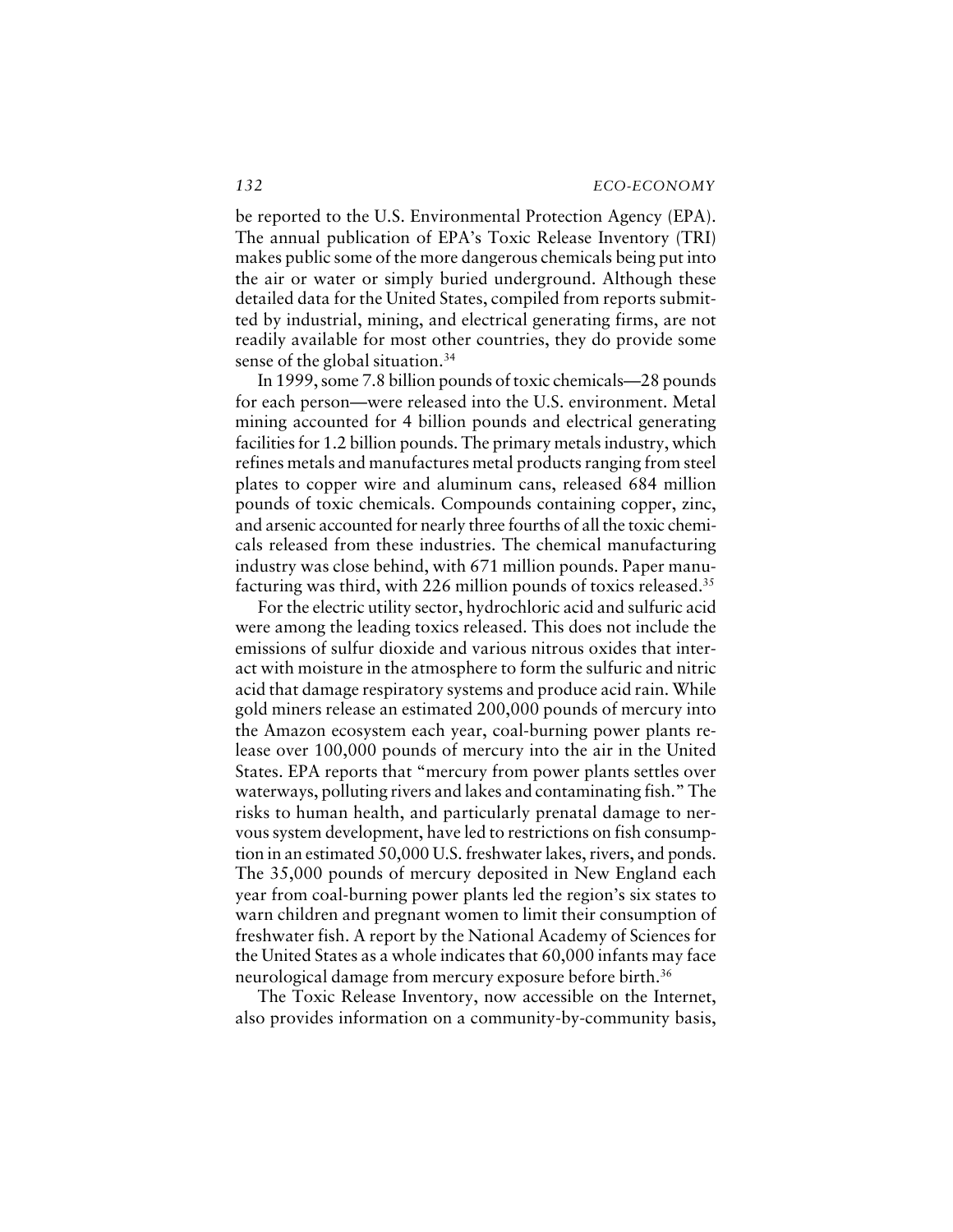arming local groups with data needed to evaluate the potential threats to their health and that of the environment. Since the TRI was inaugurated in 1988, toxic chemical emissions have declined steadily.<sup>37</sup>

Unfortunately, few other countries have instituted such comprehensive reporting procedures. And the U.S. system still has some gaps, such as on pesticides, which are released into the environment by farmers, homeowners, and golf course managers.

Some chemicals that are used in large quantities are lethal even in small quantities. For example, swallowing one teaspoonful of arsenic leads to death in less than a minute. Exposure to varying levels of toxic chemicals and in various combinations can lead to birth defects, impaired immune systems, damage to the central nervous system (including mental retardation), respiratory illnesses, a disruption of endocrine systems and hormonal balances, and cancer of almost every kind.<sup>38</sup>

Pollutants also damage the environment. Acid rain from sulfur dioxide emissions, for example, has damaged forests in industrial regions, including Europe, North America, and China. A 2000 survey reports that one quarter of Europe's forests are damaged. A nickel smelter in Norilsk, Siberia, has killed all the trees in a 3,500 square-kilometer area. Thousands of lakes in the northern tier of industrial countries are now lifeless because of acidification from acid rain.<sup>39</sup>

In some countries, environmental pollutants have accumulated to the point where they are reducing life expectancy. In Russia, the combination of a breakdown in the health care system, a dramatic rise in poverty over the last decade, and some of the world's highest pollution levels has helped reduce male life expectancy to less than 60 years. Horror stories of the health effects of uncontrolled industrial pollution in Russia are commonplace. For example, in the industrial town of Karabash in the foothills of the Ural Mountains, children routinely suffer from lead, arsenic, and cadmium poisoning. This translates into congenital defects, neurological disorders, and cancer. Pollutants also disrupt metabolic systems and impair immune systems.<sup>40</sup>

Developing countries, too, are beginning to suffer from uncontrolled pollution. Payal Sampat of Worldwatch Institute writes that the largest city in the agricultural state of the Punjab in northern India, Ludiana, is now paying the price for industrial pollution. A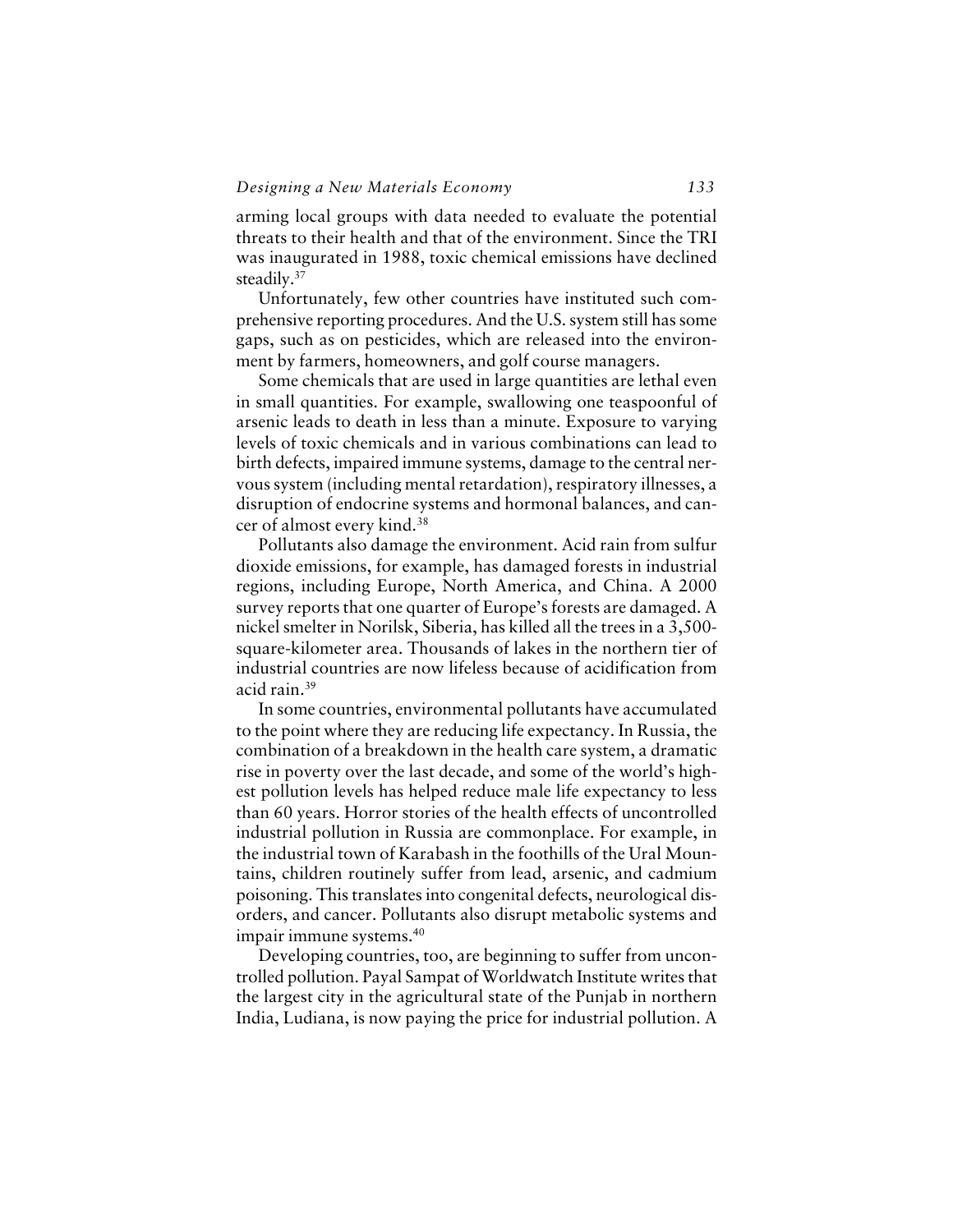combination of industries, ranging from textiles to metal electroplating, has left the underground water supply contaminated with cyanide, cadmium, and lead. The well water on which the city's residents depend is no longer safe to drink. Other cities in India, such as Jaipur, and in China, such as Shenyang, that once depended on local groundwater supplies must now also seek water from elsewhere. $41$ 

Scientists analyzing underground water pollution quickly point out that thus far we are seeing only the tip of the iceberg, because it takes time for water-soluble toxic chemicals to percolate through the soil and eventually pollute underground aquifers. The toxics in underground aquifers today may be the product of industrial activities from a generation ago.<sup>42</sup>

The dispersal of some toxics is relatively new. This is the case in Japan, for example, where the incineration of municipal waste is discharging dioxins into the air. Dioxins—which are so toxic that their presence is measured not in parts per million but in parts per billion—are a product of burning plastic. Tokyo has become the dioxin capital of the world. Although Japan's emissions of dioxin, the highest of any country, total only 4 kilograms per year, they are at a level that could cause cancer or other maladies.<sup>43</sup>

One of the big challenges the world now faces is how to detoxify the earth. How do we make the air safe to breathe, the water safe to drink, and the soil safe for producing food? One important step was taken in December 2000 when delegates from 122 countries meeting in Stockholm approved a landmark agreement banning 12 of the most toxic chemicals now in use. These 12 persistent organic pollutants included pesticides, such as DDT, aldrin, endrin, chlordane, and dieldrin, as well as industrial chemicals like hexachlorbenzene and PCBs. Once 50 countries ratify the treaty, a process expected to take at least three years, then implementation will begin. Swedish Prime Minister Goeran Persson observed, "Dangerous substances do not respect international or national borders. They can only be fought with common strategies." Most countries have already banned the use of lead in gasoline, a common source of mental retardation in children.<sup>44</sup>

If we restructure the energy economy to stabilize climate (see Chapter 5), then the burning of coal for electrical generation—the source of the mercury that is making fish unsafe for human consumption, and the hydrochloric and sulfuric acids that are destroy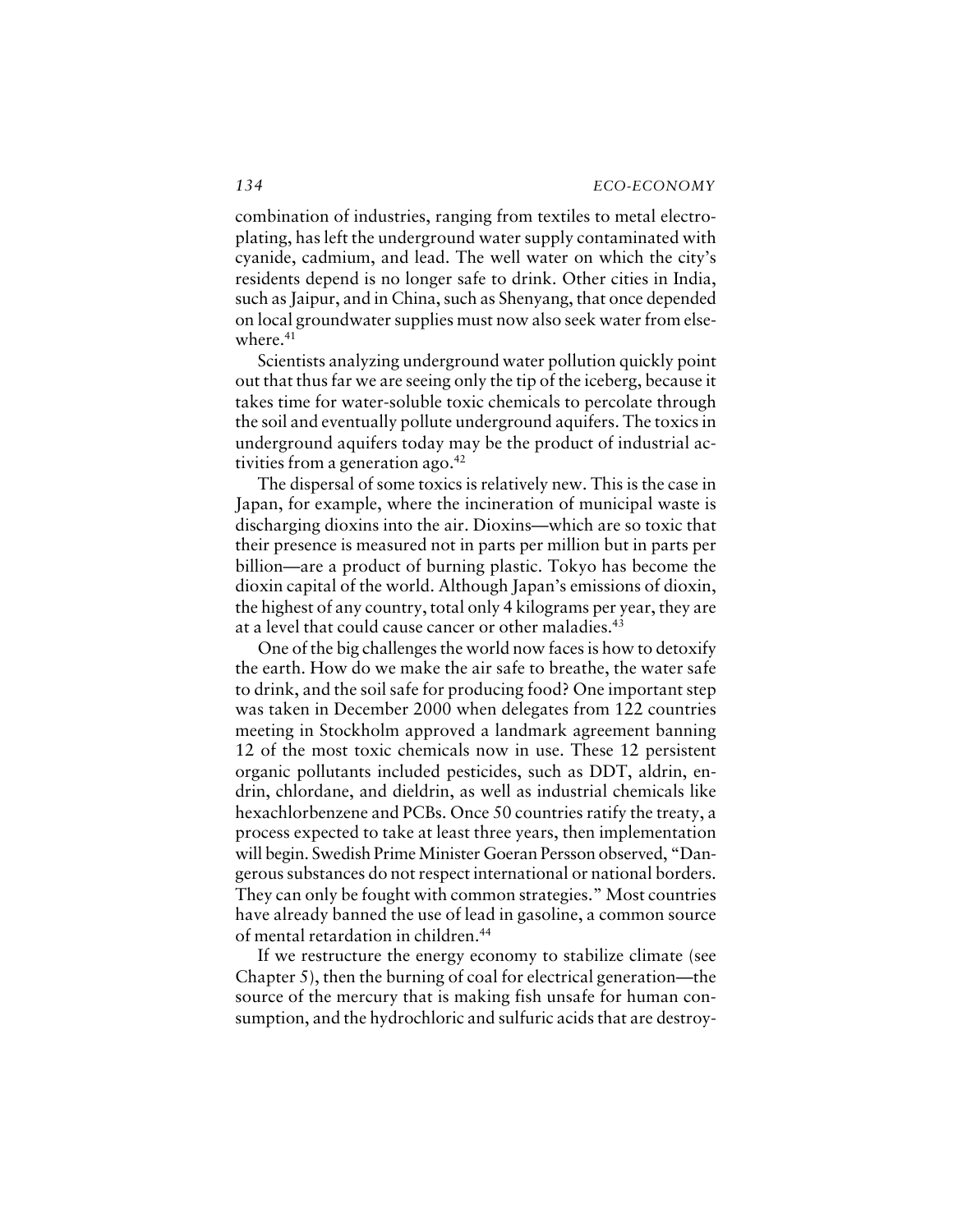ing forests and impairing respiratory systems—will largely disappear.

If recycling industries replace mining industries, the flow of pollutants will be greatly reduced. If countries ban the use of nonrefillable beverage containers, as Denmark and Finland have done, then both the amount of energy and the materials used in manufacturing beverage containers will be sharply reduced. In building an eco-economy, many of the goals are mutually reinforcing.<sup>45</sup>

#### **The Role of Recycling**

As the economy metabolizes more and more metals and other raw materials, the damage mounts. Although recycling is typically justified as an economically attractive alternative to rising landfill costs, it also greatly reduces ecosystem damage.

As noted earlier, steel, copper, gold, and aluminum mining and processing account for much of the carbon emissions, pollutants, and landscape devastation associated with the materials economy. For recycling, the three materials to focus on are steel, copper, and aluminum, since the high value of gold virtually ensures that it is not discarded.

In terms of recycling potential, steel—with world output of 833 million tons per year—leads the list. Long a measure of industrialization, steel use is dominated by a few manufacturing industries, importantly automobiles and household appliances, and by the construction industry. Among the various products using steel in the United States, the highest rate of recycling is for automobiles. Cars today are simply too valuable to be left to rust in out-of-theway junkyards. In the United States, nearly all discarded automobiles are recycled.<sup>46</sup>

The recycling rate for household appliances is estimated at 77 percent. For the construction industry, the recycling of steel beams and plates is even higher, some 95 percent; the steel used in reinforcing rods embedded in concrete, however, is not so easily recycled. For these and other construction uses, the recycling rate is 45 percent, according to the Steel Recycling Institute. For steel cans, the U.S. recycling rate in 1999 of 58 percent can be traced in part to municipal recycling campaigns launched in the late 1980s.<sup>47</sup>

In the United States, roughly 58 percent of all steel produced in 1999 was from scrap, leaving 42 percent to be produced from virgin ore. (See Figure 6–2.) Steel recycling started climbing more than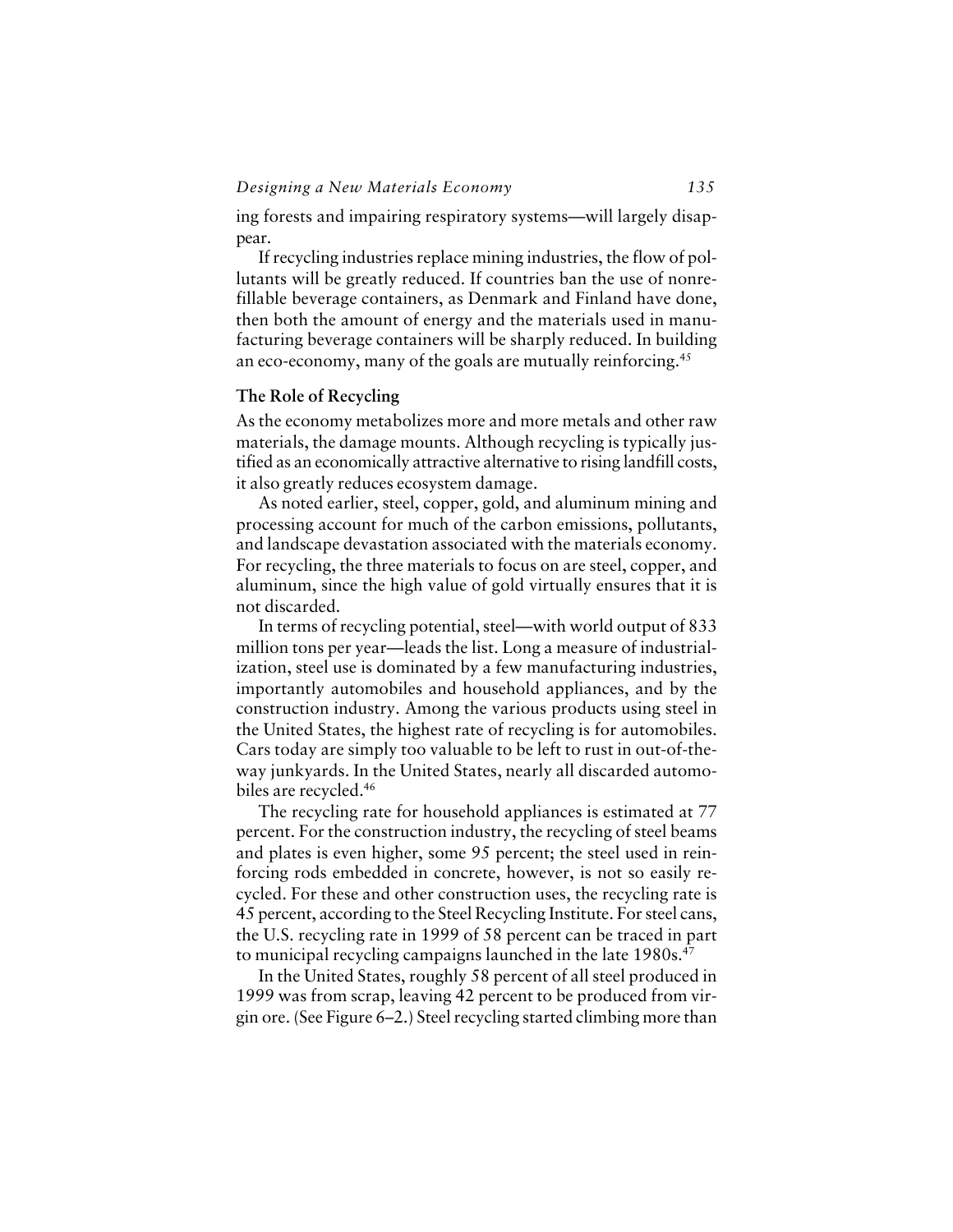

in the United States, 1984-99

a generation ago with the advent of the electric arc furnace, a highly efficient method of producing steel from scrap. Steel produced from scrap uses only one third as much energy as that produced from virgin ore. And since it does not require any mining of ore, it completely eliminates one source of environmental disruption. In the United States, Italy, and Spain, electric arc furnaces now account for half or more of all steel production. Over the last two decades, the U.S. steel industry has shifted from using largely virgin ore to feeding primarily on scrap metal.<sup>48</sup>

It is easier for countries with mature industrial economies and stable populations to get most of their steel from recycled scrap than it is for developing countries, simply because the stock of steel embedded in the economy is essentially fixed. The number of household appliances, the fleet of automobiles, and the stock of buildings is increasing little or none. In countries in the early stages of industrialization, however, the creation of infrastructure—whether factories, bridges, high-rise buildings, or transportation, including automobiles, buses, and rail cars—leaves little steel for recycling.

As the U.S. steel industry has shifted to primary reliance on scrap, its geographic distribution has shifted. Once concentrated in western Pennsylvania, where there was an abundance of both iron ore and coal, the modern industry that uses electric arc minimills feeding on scrap is widely scattered across the country, in North Caro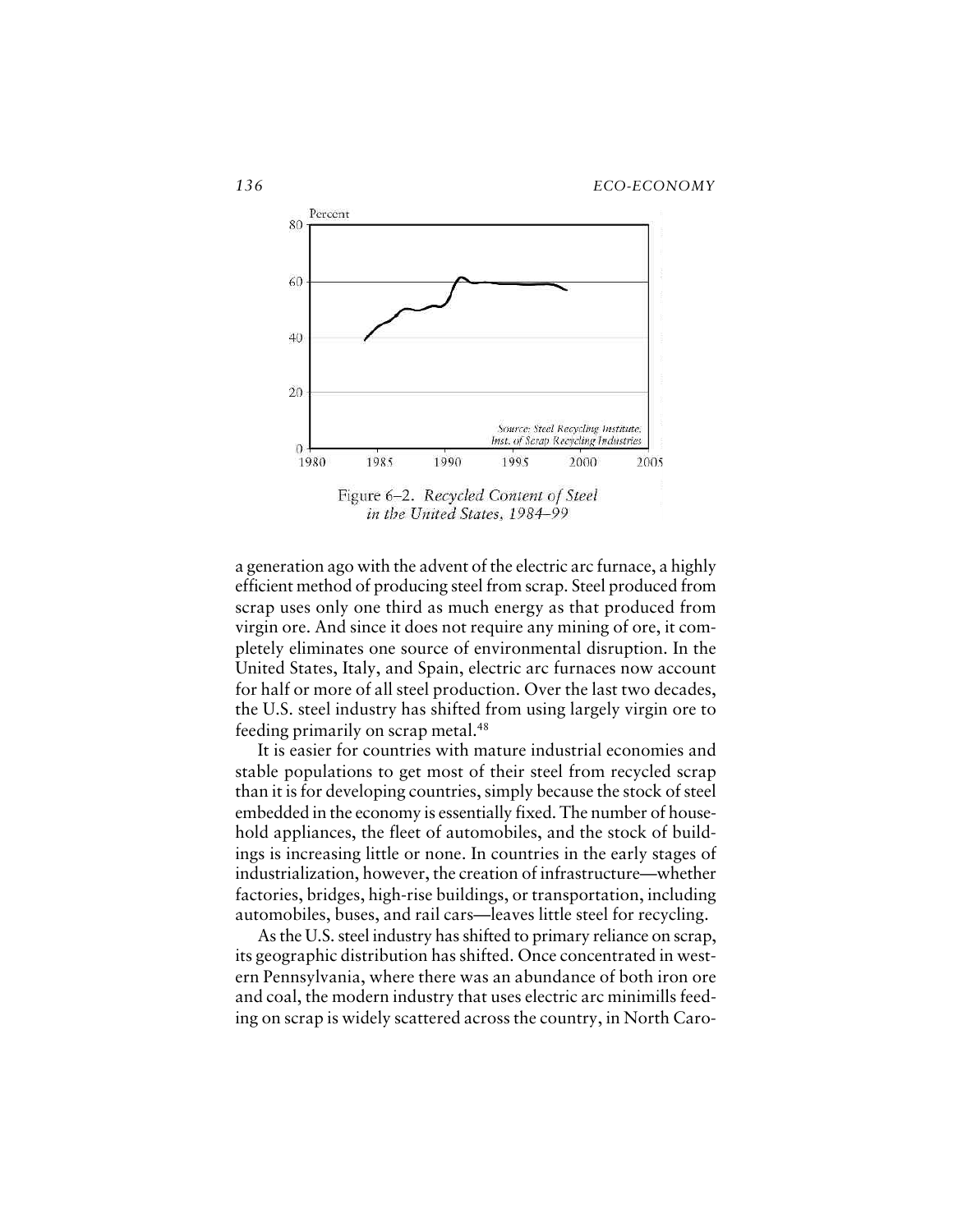lina, Nebraska, and Texas, for example. Minimills supply steel to local industries, enabling local communities to rely primarily on steel already in the system.<sup>49</sup>

The other metal with a pervasive environmental effect is aluminum. Some aluminum products are easily recycled. Others are not. For example, within the food industry, the aluminum foil used to package prepared frozen meals is not readily recycled. Aluminum beverage cans, by contrast, are much easier to take care of. In the United States, some 64 billion of the 102 billion aluminum cans used in 1998 were recycled. Yet this recycling rate of 63 percent is low compared with some other countries. In Japan, the current leader, 79 percent of aluminum beverage cans are recycled. Brazil is close behind, with 77 percent. In Japan, aluminum recycling is being driven by a scarcity of sites for garbage, whereas in many developing countries it is being driven by widespread unemployment.<sup>50</sup>

In Brazil, where unemployment is high, the recycling of aluminum beverage cans has become a major source of employment. An estimated 150,000 Brazilians make a living by collecting used beverage cans and taking them to recycling centers, earning \$200 a month, compared with the minimum wage of \$81 a month. Fortyfive used cans can be traded for 1 kilogram of black beans, and 35 cans for a kilogram of rice. The system that has evolved in Brazil for recycling aluminum cans now employs more people than the automotive industry does.<sup>51</sup>

Despite the high recycling rate for cans, the overall aluminum recycling rate worldwide is not high. In the United States, the scrap share of aluminum production in 1998 was 33 percent. Roughly half of this was from scrap generated at the plants where various aluminum products are manufactured. Thus the amount recycled from consumer products containing aluminum was quite small. One reason for this is that investing aluminum in cars and airplanes is relatively recent, thus restricting the amount currently available for recycling. In contrast to worldwide steel use, which has increased little since 1973, aluminum production is still rising. $52$ 

The encouraging news is that the recycling of both steel and aluminum is increasing. The discouraging news is that neither is doing so fast enough. Far too much aluminum and steel end up in landfills.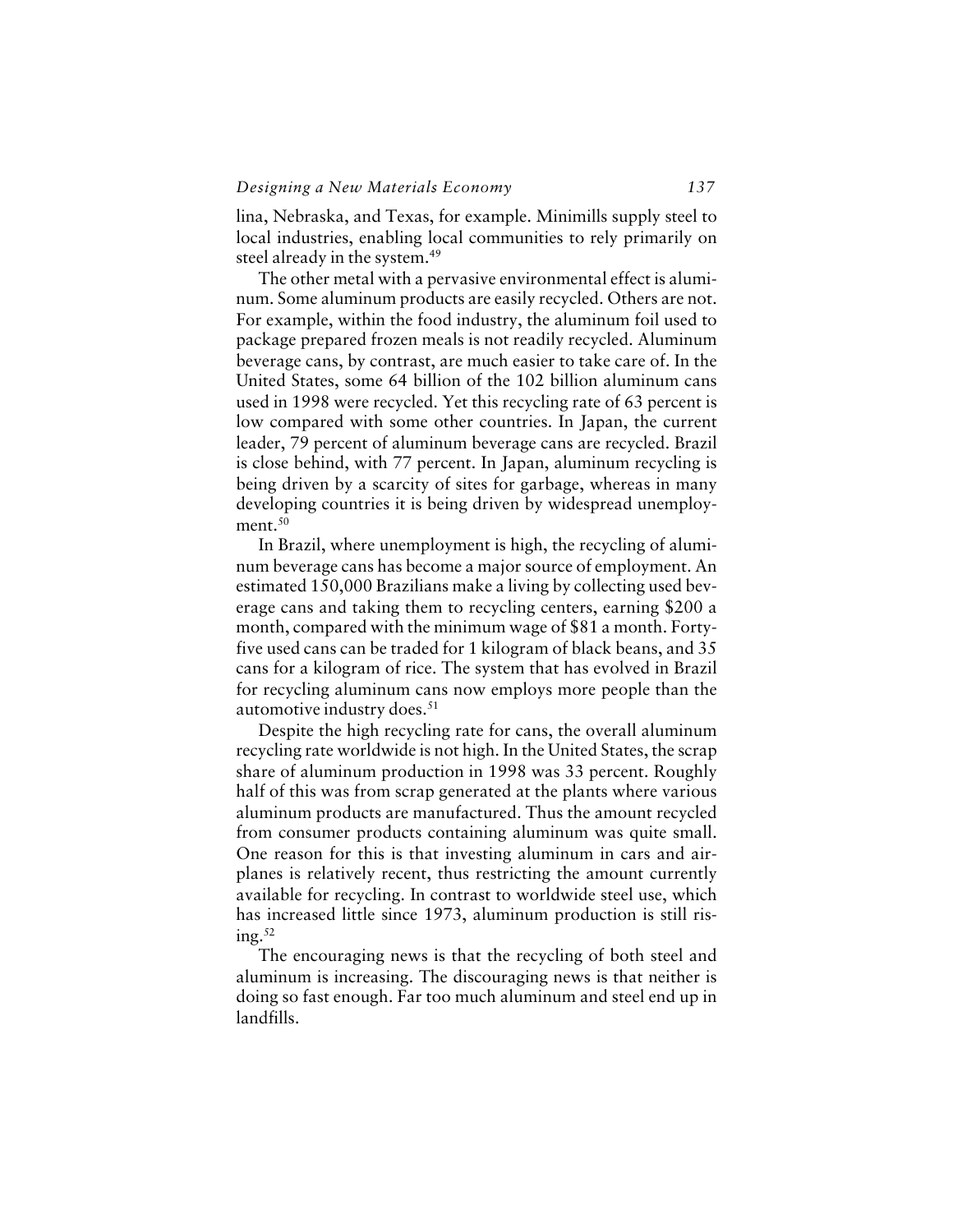As noted earlier, in the eco-economy societies will rely heavily on raw materials already in the system. For example, in the small, densely populated state of New Jersey, there are eight steel minimills that rely almost exclusively on scrap and 13 paper mills that use only waste paper. Collectively, these steel mills and paper plants market more than \$1 billion worth of products each year, providing both local jobs and tax revenues. Ironically, these thriving steel and paper mills exist in a state that has no iron mines and little forested area.<sup>53</sup>

In an eco-economy, electric arc steel minimills that efficiently convert scrap steel into finished steel will largely replace iron mines. Advanced industrial economies will come to rely primarily on the stock of materials already in the economy rather than on virgin raw materials. For metals such as steel and aluminum, the losses through use will be minimal. With the appropriate policies, metal once it is invested in the economy—can be used indefinitely.

#### **Redesigning the Materials Economy**

In nature, one-way linear flows do not long survive. Nor, by extension, can they long survive in the human economy that is a part of the earth's ecosystem. The challenge is to redesign the materials economy so that it is compatible with the ecosystem. This initiative has several components. It includes designing products so that they can be easily disassembled and recycled, redesigning industrial processes to eliminate waste generation, banning the use of throwaway beverage containers, using government purchases to expand the market for recycled materials, developing and using technologies that require less material, banning gold mining or at least its use of cyanide solution and mercury, adopting a landfill tax, and eliminating subsidies for environmentally destructive activities.

Some countries are adopting these measures. Germany and recently Japan have begun to require that products such as automobiles, household appliances, and office equipment be designed so that they can be easily disassembled and recycled. In May of 2001, the Japanese Diet enacted a tough appliance recycling law, one that prohibits discarding household appliances, such as washing machines, televisions, or air conditioners. With consumers bearing the cost of disassembling appliances in the form of a disposal fee to recycling firms, which can come to \$60 for a refrigerator or \$35 for a washing machine, the pressure to design appliances so they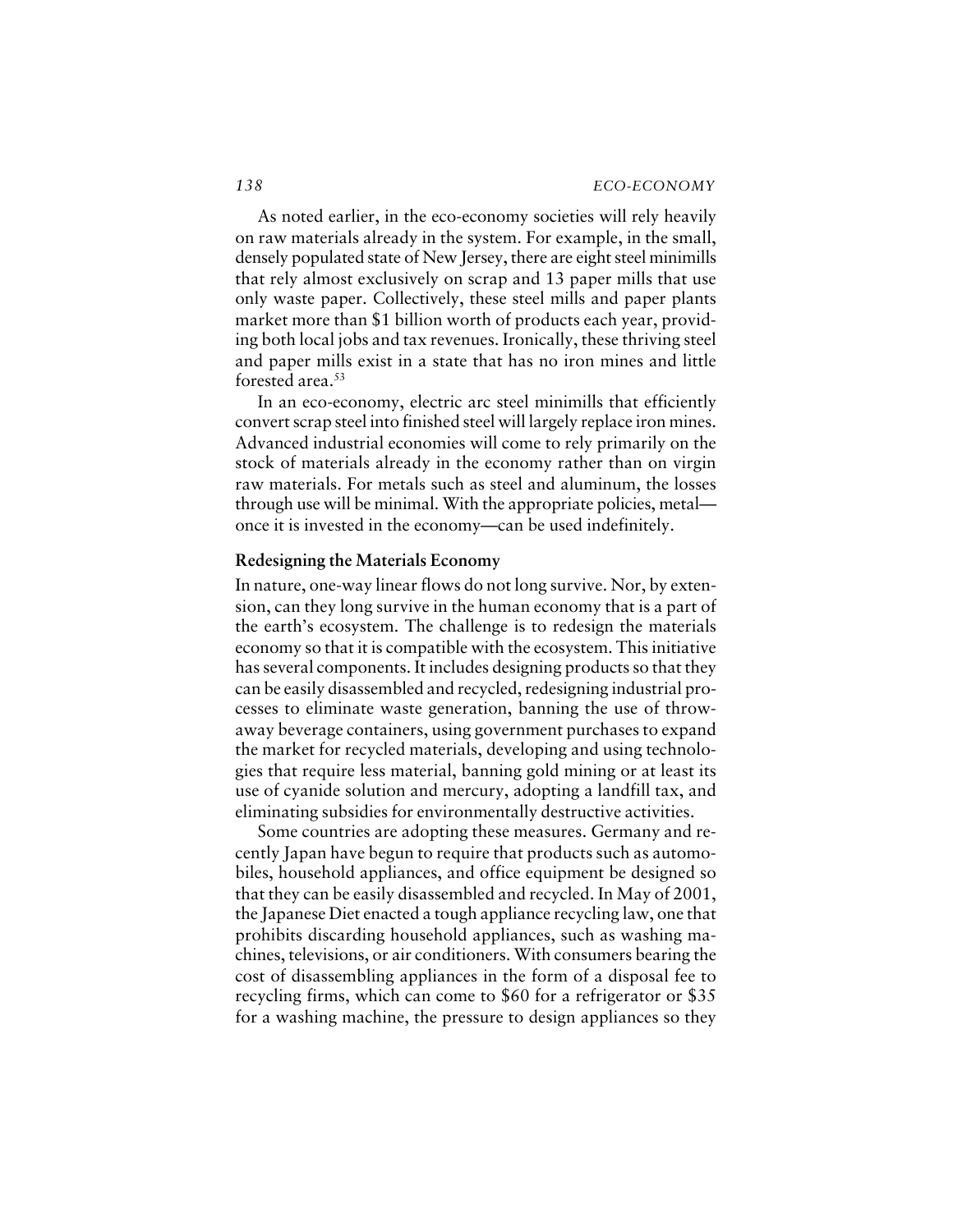can be more easily and cheaply disassembled is strong.<sup>54</sup>

With computers becoming obsolete often within a couple of years as technology advances, the need to be able to quickly disassemble and recycle computers is a paramount challenge in building an eco-economy.

Another policy initiative that can greatly reduce materials use is the banning of one-way beverage containers, something that Denmark and Finland have both done. Denmark, for example, banned one-way soft drink containers in 1977 and beer containers in 1981. Canada's Prince Edward Island has adopted a similar ban on oneway containers. The result in all three cases has been dramatically reduced flows of garbage to landfills.<sup>55</sup>

The environmental costs of beverage containers vary widely. A refillable glass bottle requires less than one fifth as much energy as a recycled aluminum beverage container, assuming the bottle is refilled 15 times, which may be a conservative estimate.<sup>56</sup>

There are also large transport savings, since the containers are simply back-hauled to the original soft drink bottling plants or breweries. If nonrefillable containers are used, whether glass or aluminum, and they are recycled, then they must be transported to a factory where they can be melted down and refashioned into containers and transported back to the bottling plant or brewery.

Another area of potential reduction in materials use is the transportation sector. As cities redesign urban transport systems to better achieve social goals of increased individual mobility, clean air, less traffic congestion and frustration, and more opportunities for exercise, the use of cars will decline accordingly. (See Chapter 9.)

Even more fundamental than the design of products is the redesign of manufacturing processes to eliminate the discharge of pollutants entirely. Many of today's manufacturing processes evolved at a time when the economy was much smaller and when the volume of pollutants did not threaten to overwhelm the ecosystem. More and more companies are now realizing that this cannot continue and some, such as Dupont, have adopted zero emissions as a goal.<sup>57</sup>

Another way to reduce waste is to systematically cluster factories so that the waste from one process can be used as the raw material for another. NEC, the large Japanese electronics firm, is one of the first multinationals to adopt this approach for its various production facilities. In effect, industrial parks are being de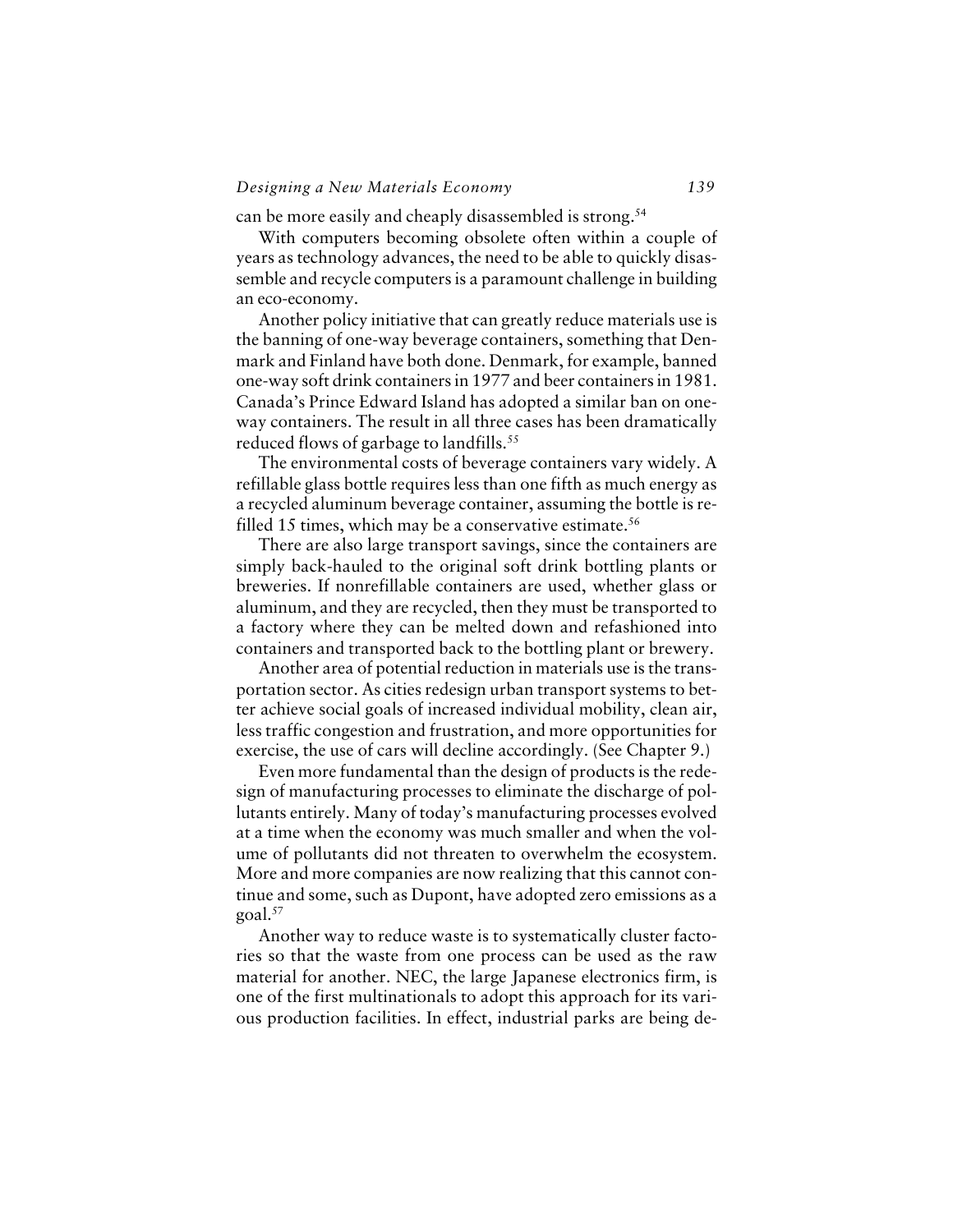signed by corporations and by governments specifically to combine factories that have usable waste products. Now in industry, as in nature, one firm's waste becomes another's sustenance.<sup>58</sup>

Market incentives to recycle can be generated by government procurement policies. For example, when the Clinton administration issued an Executive Order in 1993 requiring that all paper purchased for government agencies contain 20 percent or more post-consumer waste by 1995 (increasing to 25 percent by 2000), it created a strong incentive for paper manufacturers to incorporate wastepaper in their manufacturing process. Since the U.S. government is the world's largest paper buyer, this provided a burgeoning market for recycled paper.<sup>59</sup>

A number of state governments achieved a similar goal by setting minimum recycled content standards for newsprint, reports John Young. He notes that the number of newsprint recycling plants in North America increased from 9 in 1988 to 29 in 1994. This created a market for recycled newspapers, converting them from an economic liability into an asset, something that could be sold.<sup>60</sup>

Dematerialization of the economy is facilitated by new technologies that are less material-dependent. Cellular phones, which rely on widely dispersed towers or on satellites for signal transmission, account for most of the growth in telephone use in developing countries. These nations will not need to invest in millions of miles of copper wires, as the industrial countries did. As recently as 1990, cellular phones were rare. But in 1996, cellular phone sales of 51 million overtook the 47 million new phones linked by wire. By 1999, cellular phone sales at 172 million nearly tripled the 63 million sales of fixed-line phones. There were 491 million cell phones in use by then, compared with 907 million traditional ones. By 2005, the number of cellular phones in use will probably exceed the number of telephones linked by wire.<sup>61</sup>

The new technology has arrived on the scene just in time for developing countries, such as China and India, which have few of the traditional linked telephones. Within just a few years, China has overtaken Japan in the number of cellular phone subscribers, trailing only the United States. We can now look forward to a world population linked by a phone network that does not require millions of tons of copper wire. $62$ 

Efforts to reduce materials use to date have been rather modest, consisting largely of recycling programs. In 1992, a group called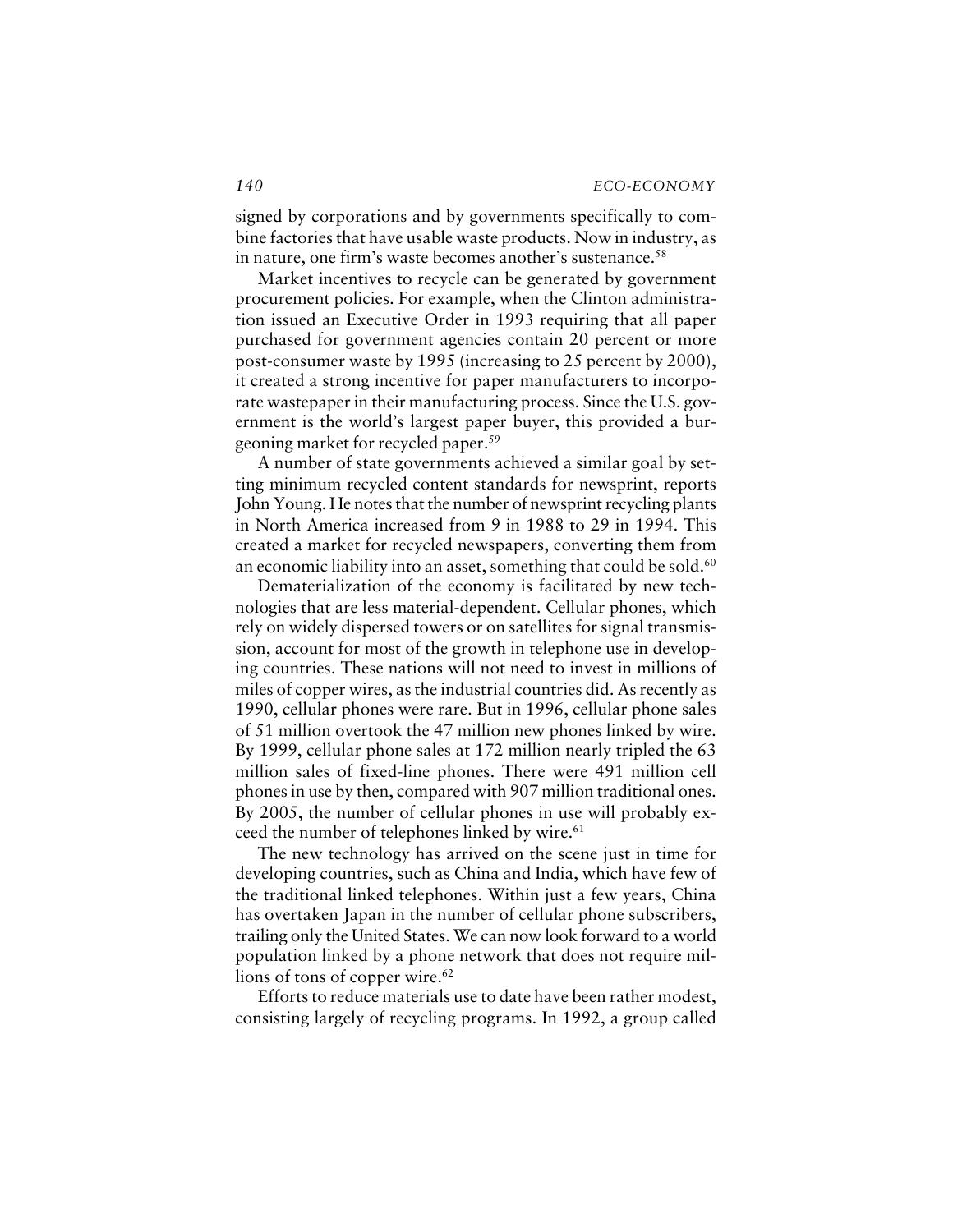the Factor 10 Institute was organized in France under the leadership of Friedrich Schmidt-Bleeck. Its goal is to increase resource productivity by a factor of 10, which they believe is well within the reach of existing technology and management, given the appropriate policy incentives. They recognize that increasing resource productivity by 10-fold—that is, reducing materials use by 90 percent—would "constitute a radical change from the traditional assumption that a healthy economy is one that uses increasing amounts of energy, materials, and resources to produce more goods, more jobs, and more income." Some reductions could be even greater; for example, replacing automobiles with bicycles to increase mobility in congested cities could lower materials use by more than 90 percent.<sup>63</sup>

Although relatively little attention is paid to the building construction industry, it is a leading user of material, including steel and cement. Simple measures like increasing the longevity of buildings can greatly reduce the use of these materials and of the energy used in their manufacture.

The brief review of gold mining in this chapter raises questions about whether the social benefits of gold mining exceed the ecological costs. Some 85 percent of all the gold mined each year is used to produce jewelry that is worn as a status symbol, often a way of displaying wealth by a tiny minority of the world's people.

Turkish environmentalist Birsel Lempke, a recipient of the Right Livelihood Award (often called the alternative Nobel), also questions the future of gold mining. As analyses provide more information on the ecological costs of goal mining, they raise serious doubts as to whether it is worth turning large areas into what Lempke calls "a lunar landscape." She indicates she is not against gold per se, but against the deadly chemicals, such as cyanide and mercury, that are released into the earth's ecosystem in processing the gold ore.<sup>64</sup>

If the costs to society of gold mining outweigh the benefits, then the question is how best to phase out gold mining. One way would be to put a tax on gold that would reflect the environmental costs to society, including the landscape disruption of processing over 700 million tons of ore annually, plus the cost to society of mercury and cyanide pollution. Such a tax would likely raise the price of gold several times. Another approach would be to simply negotiate an international ban on the use of cyanide and mercury in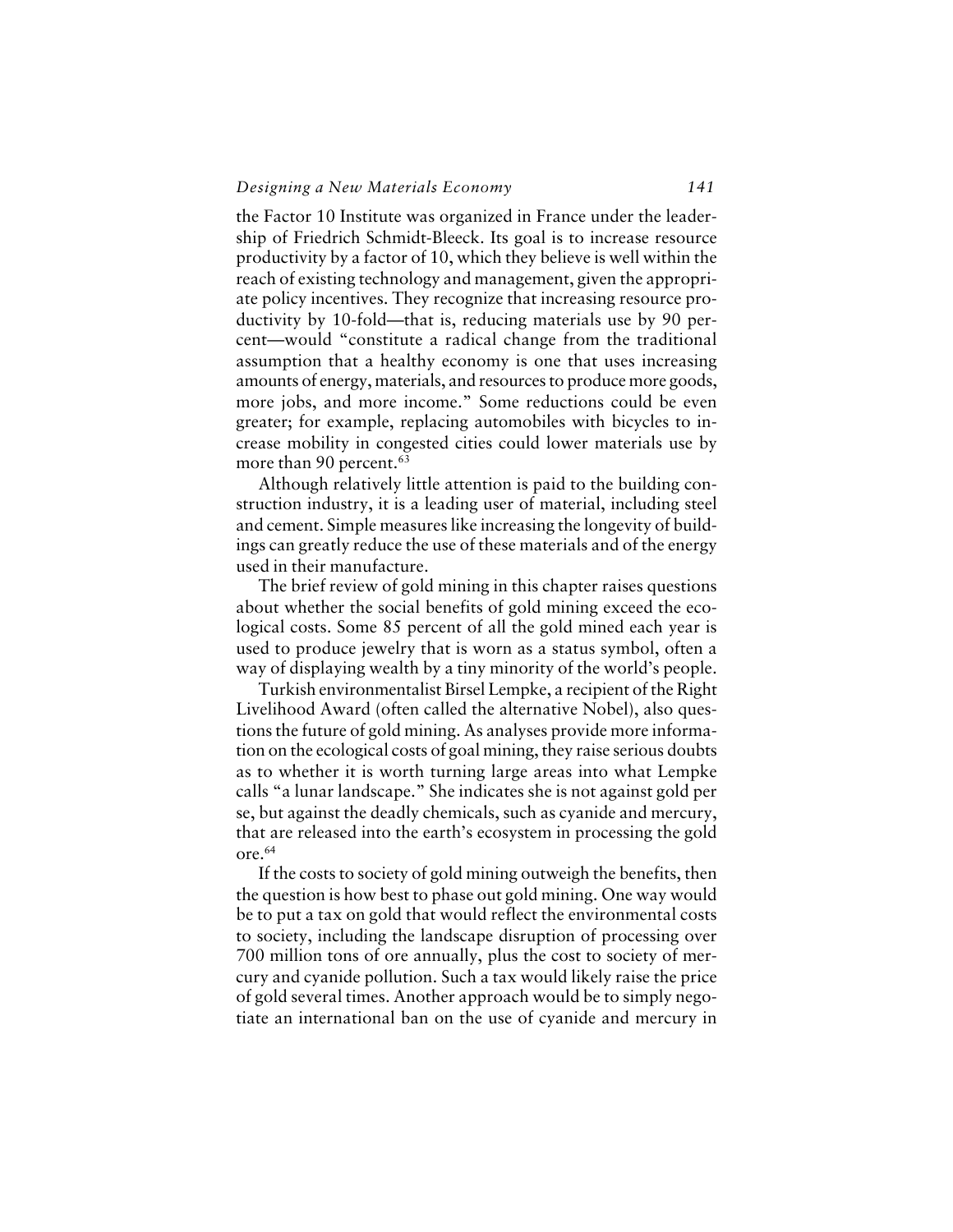gold mining, much as the international community has recently banned use of a dozen toxic chemicals. Either policy approach could be used. Regardless of which one prevails, both current and future generations would be the beneficiaries.<sup>65</sup>

Another industry whose value to society is being questioned by the environmental community is the bottled water industry. The World Wide Fund for Nature (WWF), an organization with 5.2 million members, released a study in April 2001 urging consumers to forgo bottled water, observing that it was no safer or healthier than tap water, even though it can cost  $1,000$  times as much.<sup>66</sup>

WWF notes that in the United States and Europe there are more standards regulating tap water quality than that of bottled water. Although clever marketing in industrial countries has convinced many consumers that bottled water is healthier, the WWF study could not find any support for this claim. For those living where water is unsafe, as in some Third World cities, it is far cheaper to boil or filter water than to buy it in bottles.<sup>67</sup>

Phasing out the use of bottled water would eliminate the need for the fleets of trucks that haul the water and distribute it. This in turn would reduce the materials needed to manufacture the trucks as well as the traffic congestion, air pollution, and rising carbon dioxide levels associated with their operation.<sup>68</sup>

One of the most environmentally productive policy initiatives would be to eliminate subsidies that encourage the use of raw materials. Nowhere are these greater than in the electricity sector. In France, for example, the state-owned aluminum company gets electricity at the heavily subsidized rate of  $1.5\phi$  per kilowatt-hour, while other industries pay 6¢ and residential users pay close to  $12¢$ . In Canada, the government of Quebec also offers the aluminum industry electricity at  $1.5\phi$  per kilowatt-hour. Without this huge subsidy, the industry probably could not profitably manufacture nonrefillable beverage containers. This subsidy to aluminum indirectly subsidizes transportation, including both airlines and automobiles, thus encouraging travel, an energy-intensive activity.<sup>69</sup>

The most pervasive policy initiative to dematerialize the economy is the proposed tax on the burning of fossil fuels, a tax that would reflect the full cost to society of mining coal and pumping oil, of the air pollution associated with their use, and of climate disruption. A carbon emissions tax will lead to a more realistic price for energy, one that will permeate the energy-intensive materials